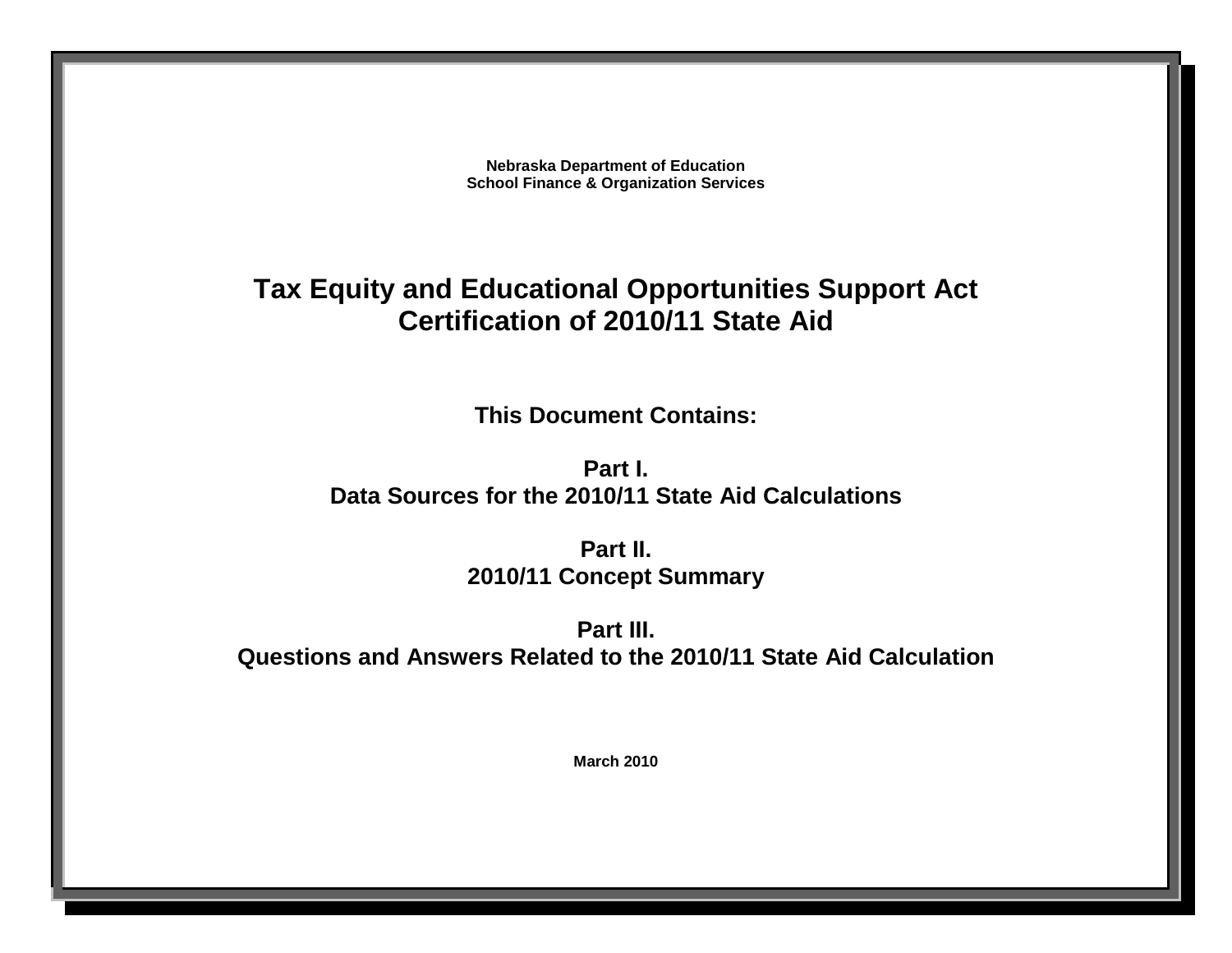# **Part I. DATA SOURCES FOR THE 2010/11 STATE AID CALCULATIONS**

## **SYSTEM FORMULA NEEDS**

Is the sum of:

 (Basic Funding + Poverty Allowance + Limited English Proficiency Allowance + Elementary Class Size Allowance + Focus School & Program Allowance + Summer School Allowance + Special Receipts Allowance +Transportation Allowance + Elementary Site Allowance + Distance Education & Telecommunications Allowance + Instructional Time Allowance + Averaging Adjustment + Teacher Education Allowance + New School Adjustment + Student Growth Adjustment + Learning Community Transportation Adjustment) – (Limited English Proficiency Allowance Correction + Poverty Allowance Correction + Local Choice Adjustment- Negative Student Growth Adjustment Correction)

Formula Needs Stabilization:

 District Formula Need that is less than 100% of 2009/10 Year End Recalculated Formula Need is increased to 100% of 2009/10 Year End Recalculated Formula Need

AND

District Formula Need that is greater than 112% of 2009/10 Year End Recalculated Formula Need is decreased to 112% of 2009/10 Year End Recalculated Formula Need, except that the Formula Need for Districts receiving a student growth adjustment is not decreased.

## **FORMULA STUDENTS**

Students educated by the district and students for which tuition is paid.

DATA SOURCES:

As defined for the March 1, 2010 Certification of 2010/11 State Aid:

- √ Fall Membership in grades Kindergarten (KDG); Full-Day Kindergarten (FDK)-6; 7-8; and 9-12 from the 2009 Student Snapshot Template in the Nebraska Staff and Student Record System (NSSRS).
- √ The Fall Membership is adjusted based on the historical ratio of Average Daily Membership (ADM) to Fall Membership using the ratios from 2006/07, 2007/08, and 2008/09.
- $\sqrt{ }$  Qualified Early Childhood Fall Membership is multiplied by the ratio of the planned instructional hours of the program divided by 1032 then multiplied by .6.
- Contracted Students in grades KDG; FDK-6; 7-8; and 9-12 are taken from the 2009 School Enrollment Template in the NSSRS.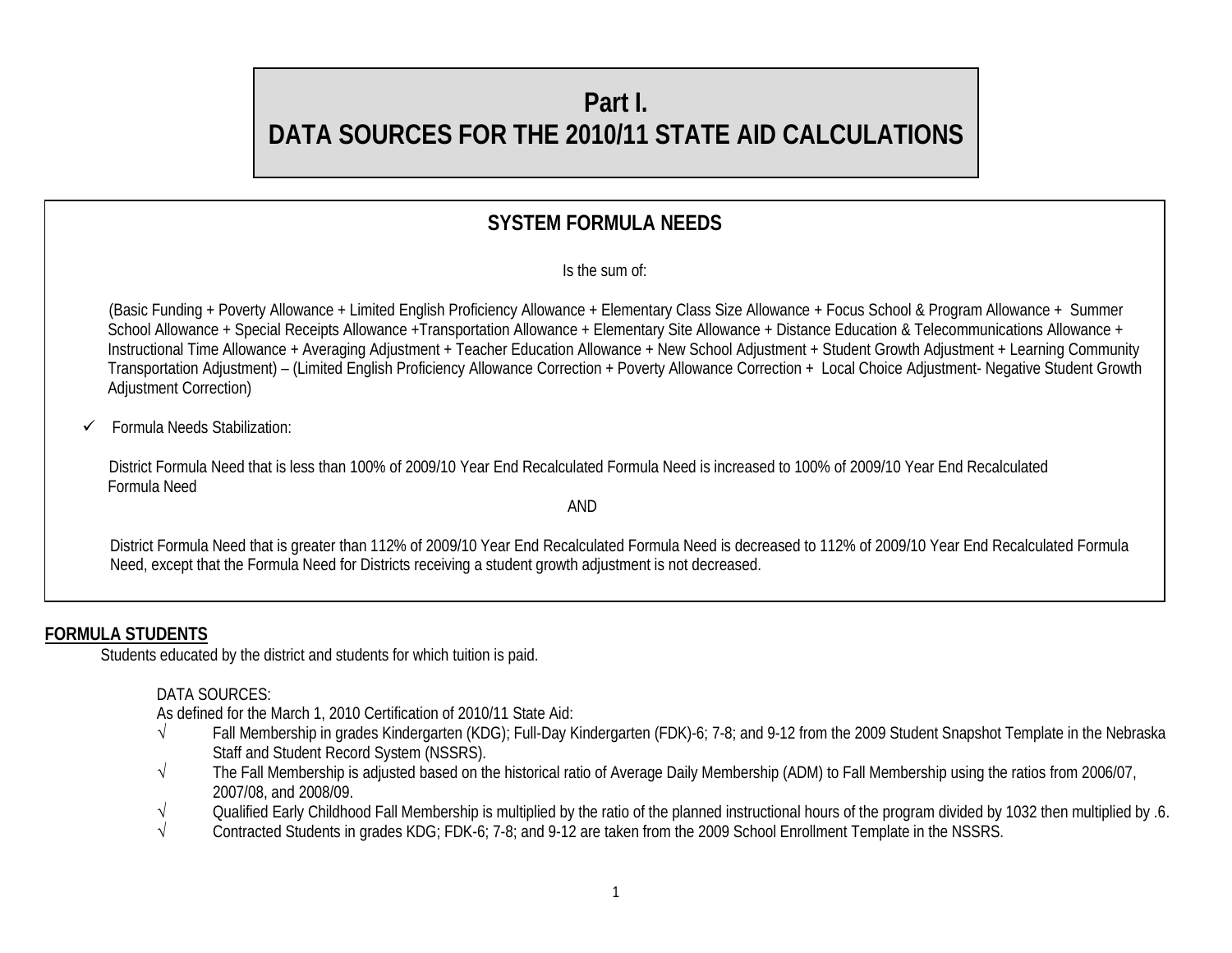As defined for the year-end recalculation of 2010/11 State Aid:

- Average Daily Membership (ADM) in Qualified Early Childhood Programs and grades KDG; FDK-6; 7-8; and 9-12 from the 2009 Student Summary  $\sqrt{ }$ Attendance in the NSSRS.
- Contracted Students from the 2009 School Enrollment Template in the NSSRS.  $\sqrt{ }$

## **GENERAL FUND OPERATING EXPENDITURES**

Each district's General Fund Operating Expenditures for the most recently available complete data year. Calculated from the 2008/09 Annual Financial Report (AFR) as follows: 

| Minus |  |
|-------|--|
|       |  |
|       |  |
|       |  |
|       |  |
|       |  |
|       |  |
|       |  |
|       |  |
|       |  |
|       |  |
|       |  |
|       |  |
|       |  |
|       |  |
|       |  |
|       |  |
|       |  |
|       |  |
|       |  |
|       |  |
|       |  |

#### ADJUSTED GENERAL FUND OPERATING EXPENDITURES

(General Fund Operating Expenditures X 1.0375) - (Transportation Allowance + Special Receipts Allowance + Poverty Allowance + Limited English Proficiency Allowance + Distance Education & Telecommunications Allowance + Elementary Site Allowance + Elementary Class Size Allowance + Summer School Allowance + Instructional Time Allowance + Teacher Education Allowance + Focus School & Program Allowance)

\* Note: Elementary Class Size Allowance will not be part of adjusted General Fund Operating Expenditures calculation beginning in 2013/14.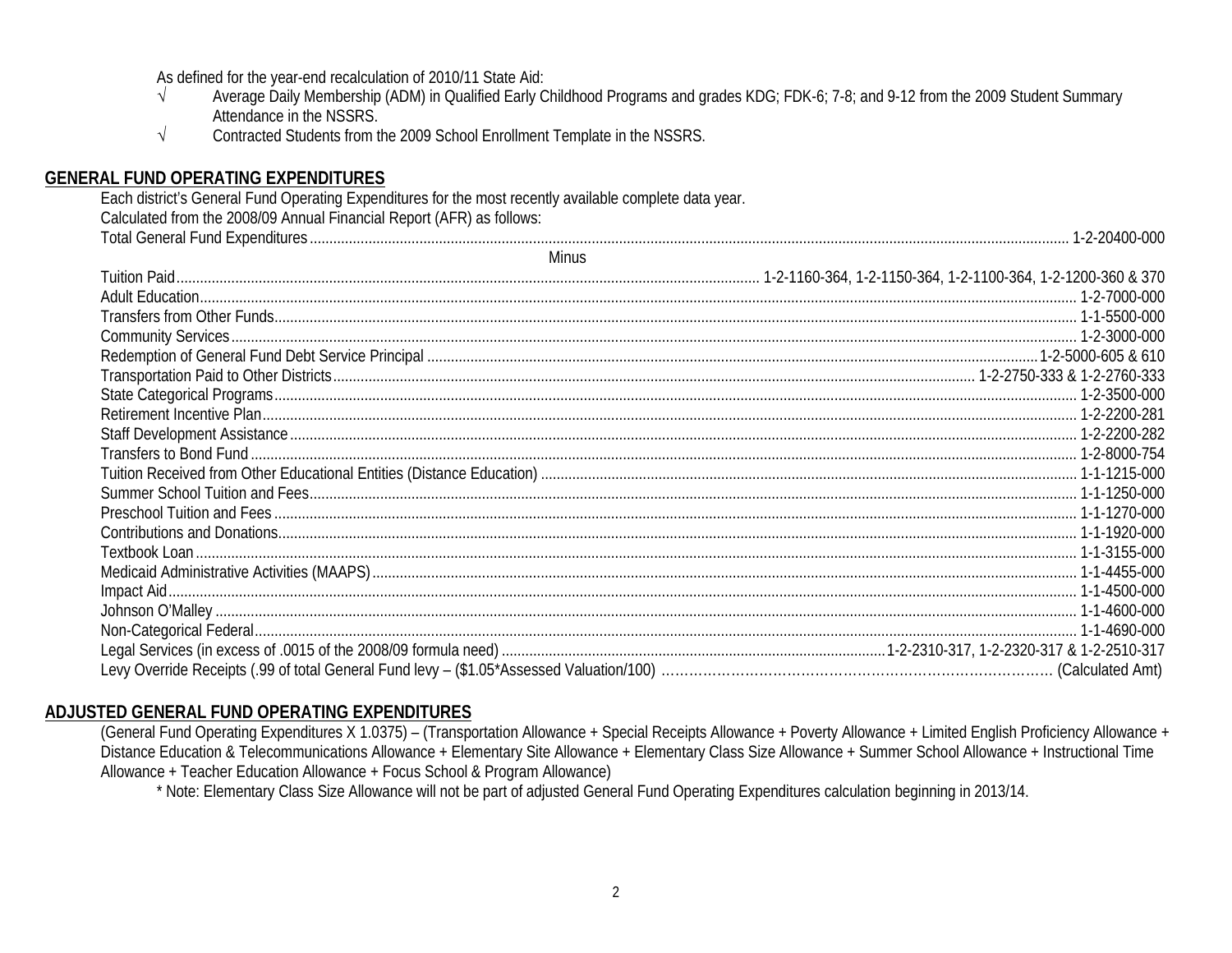#### **COST GROWTH FACTOR**

For school fiscal year 2010/11, the cost growth factor shall equal the sum of (1) 1 plus (2) the basic allowable growth rate for the school fiscal year in which the aid is to be distributed; plus (3) the basic allowable growth rate for the school fiscal year immediately preceding the school fiscal year in which the aid is to be distributed; plus (4) 2.0%.

#### **COST GROUPING**

The local systems are divided into three cost groupings: Standard, Sparse, and Very Sparse.

#### DATA SOURCES:

- √ 2008 Census Report for children 5 to 18 years of age
- √ County Square Miles from the 2009 Consolidated Data Collection
- System Square Miles from the 2009 Consolidated Data Collection
- √ Formula Students from the 2009 Student Snapshot Template and the Student Enrollment Template in the NSSRS
- √ High School Distance from the 2009 Consolidated Data Collection

|  | Very Sparse: |  | Less than .5 census students per square mile in the county where the high school is located. |
|--|--------------|--|----------------------------------------------------------------------------------------------|
|--|--------------|--|----------------------------------------------------------------------------------------------|

- 2) Less than 1 formula student per square mile in the local system.
- 3) More than 15 miles between high school attendance centers.
	- OR
- 1) More than 450 square miles in the local system.
- 2) Less than .5 formula students per square mile in the local system.
- 3) More than 15 miles between high school attendance centers.

Sparse: 1) Less than 2 census students per square mile in the county in which each high school is located.

- 2) Less than 1 formula student per square mile in the local system.<br>3) More than 10 miles between each high school attendance center
- More than 10 miles between each high school attendance center.
	- OR
- 1) Less than 1.5 formula students per square mile in the local system.
- 2) More than 15 miles between each high school attendance center.
	- OR
- 1) Less than 1.5 formula students per square mile in the local system.
- 2) More than 275 square miles in the local system.
	- OR
- 1) Less than 2 formula students per square mile in the local system.
- 2) The local system includes an area equal to 95% or more of the square miles in the largest county in which a high school attendance center is located.
- Standard: Local systems that do not qualify for the Very Sparse or Sparse Cost Grouping will be in the Standard Cost Grouping.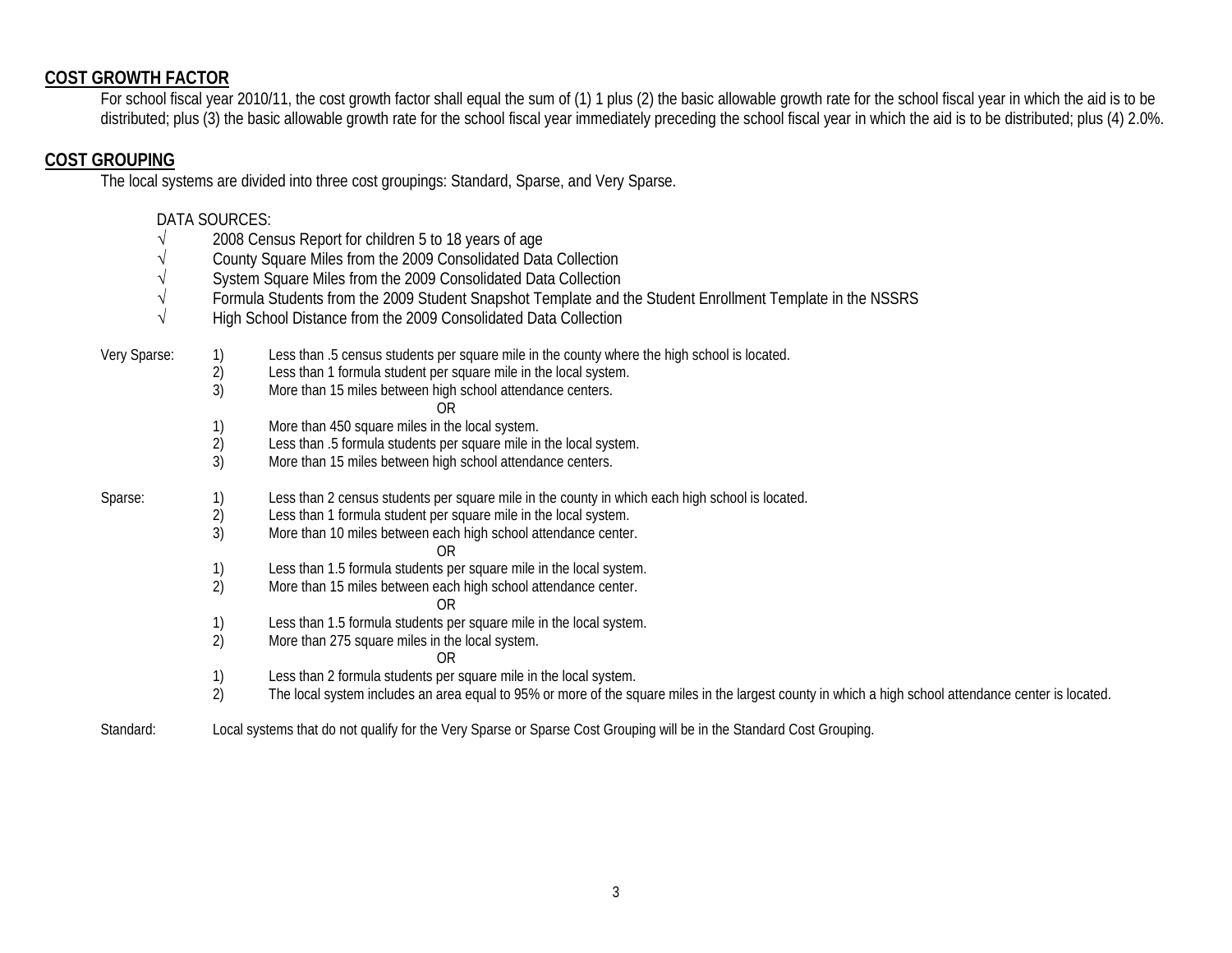#### **BASIC FUNDING**

A comparison group is established for each District consisting of:

- (i) The 5 larger districts that are closest in size to the District, measured by formula students, and
- (ii) The 5 smaller districts that are closest in size to the District, measured by formula students
	- If there are not 5 Districts that are larger than the District for which basic funding is being calculated or if there are not 5 Districts that are smaller than the District, the comparison group would consist of only as many districts as fit the criteria.
	- If more than 1 District has exactly the same number of formula students as the largest or smallest District in the comparison group, all of the Districts with exactly the same number of formula students as the largest or smallest Districts in the comparison group shall be included in the comparison group.
	- If 1 or more Districts have exactly the same number of formula students as the District for which basic funding is being calculated, all such Districts would be included in the comparison group in addition to the 5 larger and the 5 smaller Districts.
	- The comparison group remains the same for the final calculation of State Aid.
	- School Districts with less than 900 formula students; Basic Funding = Average of Adjusted General Fund Operating Expenditures for each District in the comparison group excluding both the District with the highest Adjusted General Fund Operating Expenditures and the District with the lowest Adjusted General Fund Operating Expenditures in the comparison group.
	- School Districts with 900 or more formula students:

Basic Funding = District formula students X Average Adjusted General Fund Operating Expenditures per formula student excluding both the District with the highest Adjusted General Fund Operating Expenditures per formula student and the District with the lowest Adjusted General Fund Operating Expenditures per formula student.

#### **POVERTY ALLOWANCE**

Poverty Student = number of low income students or the number of students who are free lunch and free milk students whichever is greater + (poverty students - 3 year average of poverty students) if greater than 0.

Low Income Students = number of low income children within the local system X ratio of formula students/total children under 19

Low Income Child = a child under 19 living in a household having an annual adjusted gross income in 2008/09 equal to or less than the maximum household income that would allow a student from a family of four people to be a free lunch and free milk student during the 2009/10 school year.

2010/11 Statewide Average General Fund Operating Expenditures per Formula Student = 9,197.40

The lesser of:

Maximum Poverty Allowance designated by the school district

OR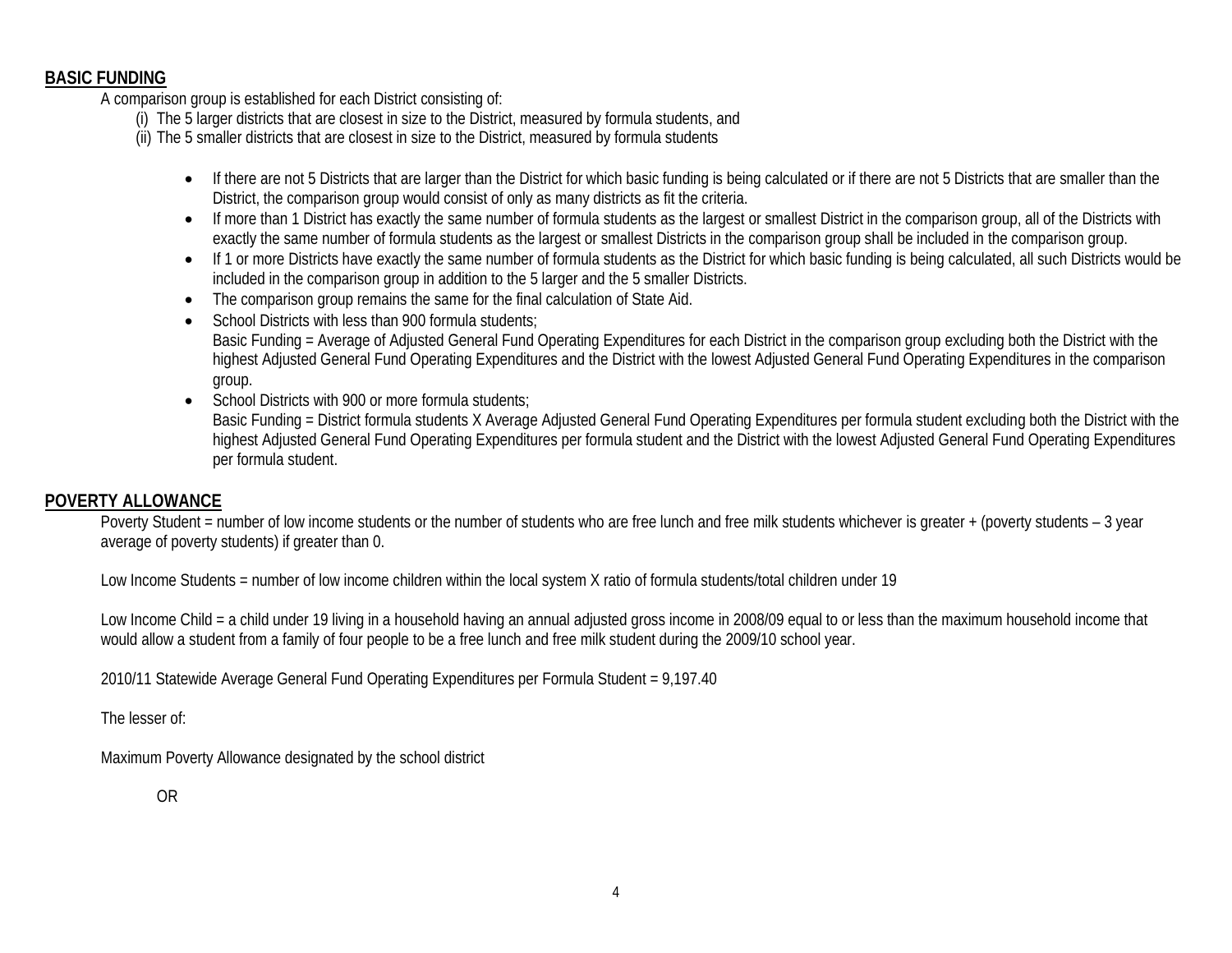Poverty Adjustment (Calculation) Local System Formula Students = (Stu) Poverty Students = (Poverty) Poverty Adjustment = (Povadj) Stu  $X .05 = a$ Stu  $X \cdot 10 = b$ Stu  $X$  .15 = c Stu  $X .20 = d$ Stu  $X .25 = e$ Stu X .30 = f

- If (Poverty) is less than or equal to a, then (Povadi) = 0
- If (Poverty) is greater than a, and (Poverty) is less than or equal to b, then ((Poverty) a) X (.0375 X Statewide Average GFOE per formula student)) = (Povadj)
- If (Poverty) is greater than b, and (Poverty) is less than or equal to c, then ((b-a) X (.0375 X Statewide Average GFOE per formula student)) + (((Poverty) b) X (.075 X Statewide Average GFOE per formula student)) = (Povadj)
- If (Poverty) is greater than c, and (Poverty) is less than or equal to d, then ((b-a) X (.0375 X Statewide Average GFOE per formula student)) + ((c-b) X (.075 X Statewide Average GFOE per formula student)) + (((Poverty) –c) X (.1125 X statewide average GFOE per formula student)) = (Povadj)
- If (Poverty) is greater than d, and (Poverty) is less than or equal to e, then ((b-a) X (.0375 X Statewide Average GFOE per formula student)) + ((c-b) X (.075 X Statewide Average GFOE per formula student)) + ((d-c) X (.1125 X Statewide Average GFOE per formula student)) + (((Poverty) –d) X (.15 X Statewide Average GFOE per formula student)) = (Povadj)
- If (Poverty) is greater than e, and (Poverty) is less than or equal to f, then ((b-a) X (.0375 X Statewide Average GFOE per formula student)) + ((c-b) X (.075 X Statewide Average GFOE per formula student)) + ((d-c) X (.1125 X Statewide Average GFOE per formula student)) + ((e-d) X (.15 X Statewide Average GFOE per formula student)) + (((Poverty) – e) X (.1875 X Statewide Average GFOE per formula student)) = (Povadj)
- If (Poverty) is greater than f, then ((b-a) X (.0375 X Statewide Average GFOE per formula student)) + ((c-b) X (.075 X Statewide Average GFOE per formula student)) +  $((d-c) X (.1125 X Statewide$  Average GFOE per formula student $)) + ((e-d) X (.15 X State$ wide Average GFOE per formula student $)) + ((f-e) X (.1875 X State$ wide Average GFOE per formula student)) + (((Poverty) – f) X (.225 X Statewide Average GFOE per formula student)) = (Povadj)

## **LIMITED ENGLISH PROFICIENCY (LEP) ALLOWANCE**

#### The lesser of:

Maximum Limited English Proficiency Allowance designated by the school district

#### OR

25% of the statewide average general fund operating expenditures per formula student (2,299.35) multiplied by (the number of limited English proficient students + (limited English proficient students – 3 year average of limited English proficient students)) if greater than 0.

If the number of limited English proficient students is greater than or equal to 1 but less than 12, the number of limited English proficient students used in the calculation is 12.

#### DATA SOURCES:

√ 2009 School Enrollment Template in the NSSRS.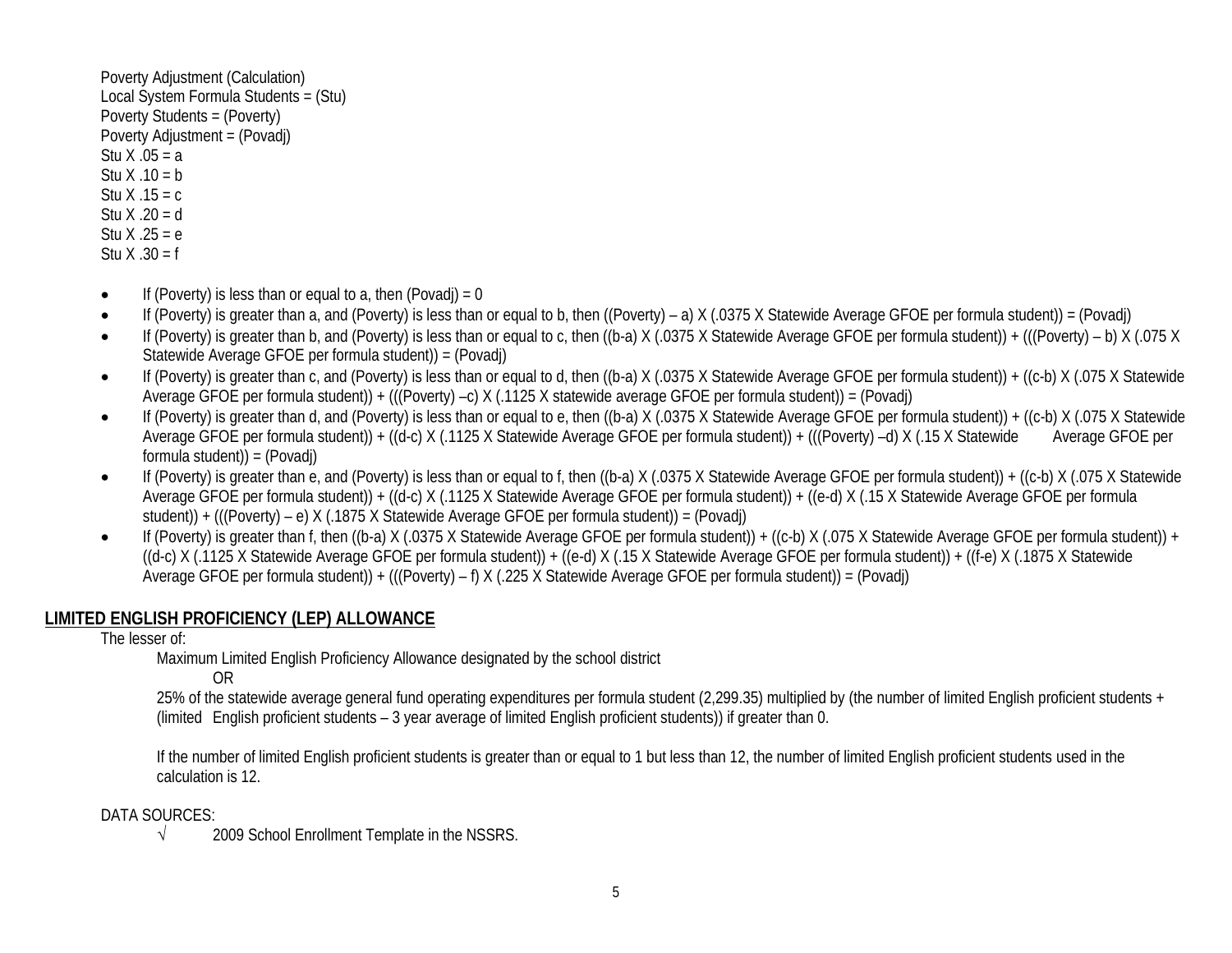## **ELEMENTARY CLASS SIZE ALLOWANCE**

For school fiscal years 2009/10 – 2012/13.

Is equal to 20% of the statewide average general fund operating expenditures per formula student (1,839.48) multiplied by the total number of students in grades K through 3 who spend at least 50% of the school day in one or more classrooms with a minimum of 10 students and a maximum of 20 students.

DATA SOURCES:<br>√ 2009 Con

2009 Consolidated Data Collection for Elementary Class Size based on fall membership.

#### **FOCUS SCHOOL & PROGRAM ALLOWANCE**

Applies to school districts in a learning community.

(Statewide Average General Fund Operating Expenditures per Formula Student X .10) X Number of Students in Focus School.

DATA SOURCES:

- √ 2009 Student Snapshot Template in NSSRS
- √ 2008/09 Annual Financial Report

#### **SUMMER SCHOOL ALLOWANCE**

(.025 X Summer School Student Units) X (.85 X Statewide Average General Fund Operating Expenditure per Formula Student (7,817.79) Summer School Student Units = each student enrolled in summer school for at least 12 days, whether or not the student is in the membership of the school district.

The initial number of units for each student =

Sum of the ratios, each rounded down to the nearest whole number, number of days the student attended summer school for at least 3 hours and less than 6 hours per day  $\div$  by 12

 $+$ 

2 X the number of days the student attended summer school classes for 6 or more hours per day  $\div$  12

Additional Summer School Units for each summer school student attributed to a remedial math or reading programs, and for each summer school student attributed to a free lunch or free milk.

Summer school student units shall not be calculated for school districts which collect fees for summer school from students who qualify for free or reduced-price lunches.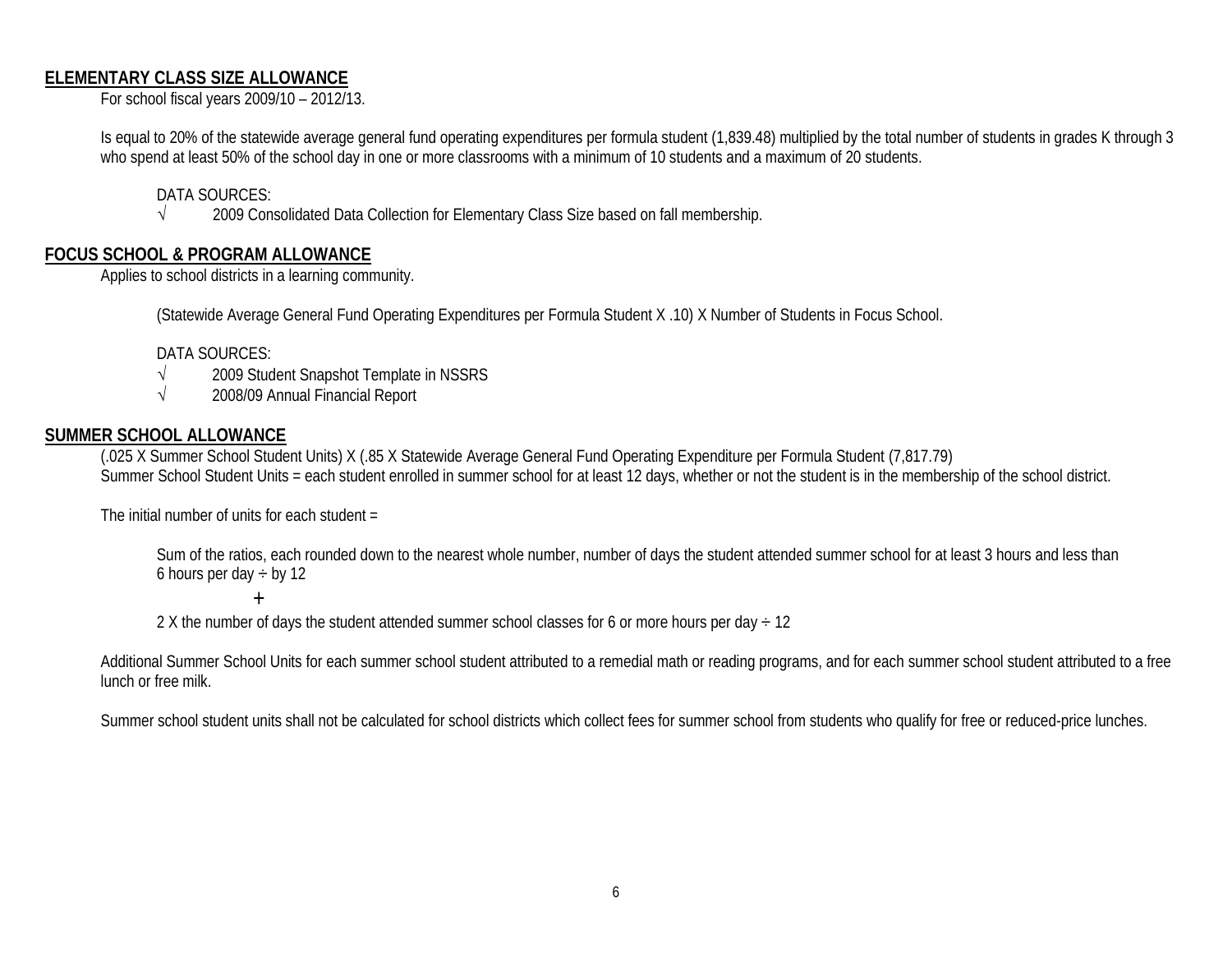#### **SPECIAL RECEIPTS ALLOWANCE**

DATA SOURCES:

√ Special Receipts Allowance includes district specific special education, state ward, and accelerated or differentiated curriculum program receipts included in local system formula resources reported on the 2008/09 Annual Financial Report (1-1-1230-000, 1-1-1240-000, 1-1-1330-000, 1-1-1340-000, 1-1-3120-000, 1-1-3125-000, 1-1-3135-000, 1-1-3160-000, & 1-1-3161-000) and receipts from the Medicare Catastrophic Coverage Act of 1988 - to the extent the district would have received payment pursuant to the Special Education Act (taken from NDE records) for 2008/09.

## **TRANSPORTATION ALLOWANCE**

The lesser of actual specific transportation costs or a calculated amount based on the miles transported (excluding activities) plus in-lieu-of transportation for the most recently available complete data year.

DATA SOURCES:<br> $\sqrt{\phantom{a}}$  District sn

- District specific transportation expenditures reported on the 2008/09 Annual Financial Report: Total Regular Pupil Transportation minus Transportation Paid to Another District (1-2-2750-000 minus 1-2-2750-333).
- -Or- √ District specific calculated transportation expenditures based on: Route miles reported on the 2008/09 Pupil Transportation Report in CDC, (Part I) x .55 x 400% + In-Lieu-of Transportation (1-2-2750-332) reported on the 2008/09 Annual Financial Report.

## **ELEMENTARY SITE ALLOWANCE**

Elementary Site Allowance is calculated for any district that has at least one qualifying elementary site, which submits an application.

A qualifying elementary attendance site:

- 1. Is in a District with multiple elementary attendance sites<br>2. Does not have another elementary attendance site withi
- 2. Does not have another elementary attendance site within 7 miles in the same school district **OR**
- 3. Is the only public elementary attendance site located in an incorporated city or village
- 4. Each District determines which grades are elementary grades
- 5. Building where majority of formula students are = primary elementary site
- 6. The primary elementary site shall not be a qualifying elementary attendance site
- 7. All grades designated as elementary grades shall be offered in each elementary attendance site<br>8. Elementary grades shall not include, grades 9, 10, 11 or 12
- Elementary grades shall not include, grades 9, 10, 11 or 12

The Elementary Site Allowance = Sum of Elementary Site Allowances for each qualifying elementary attendance site in the district.

(Statewide Average General Fund Operating Expenditure per Formula Student X 500% (45,987)) X Fall membership per building divided by 8 (result is rounded up to a whole number)

If the whole number is greater than the number of elementary site grades, the whole number is equal to the number of elementary site grades.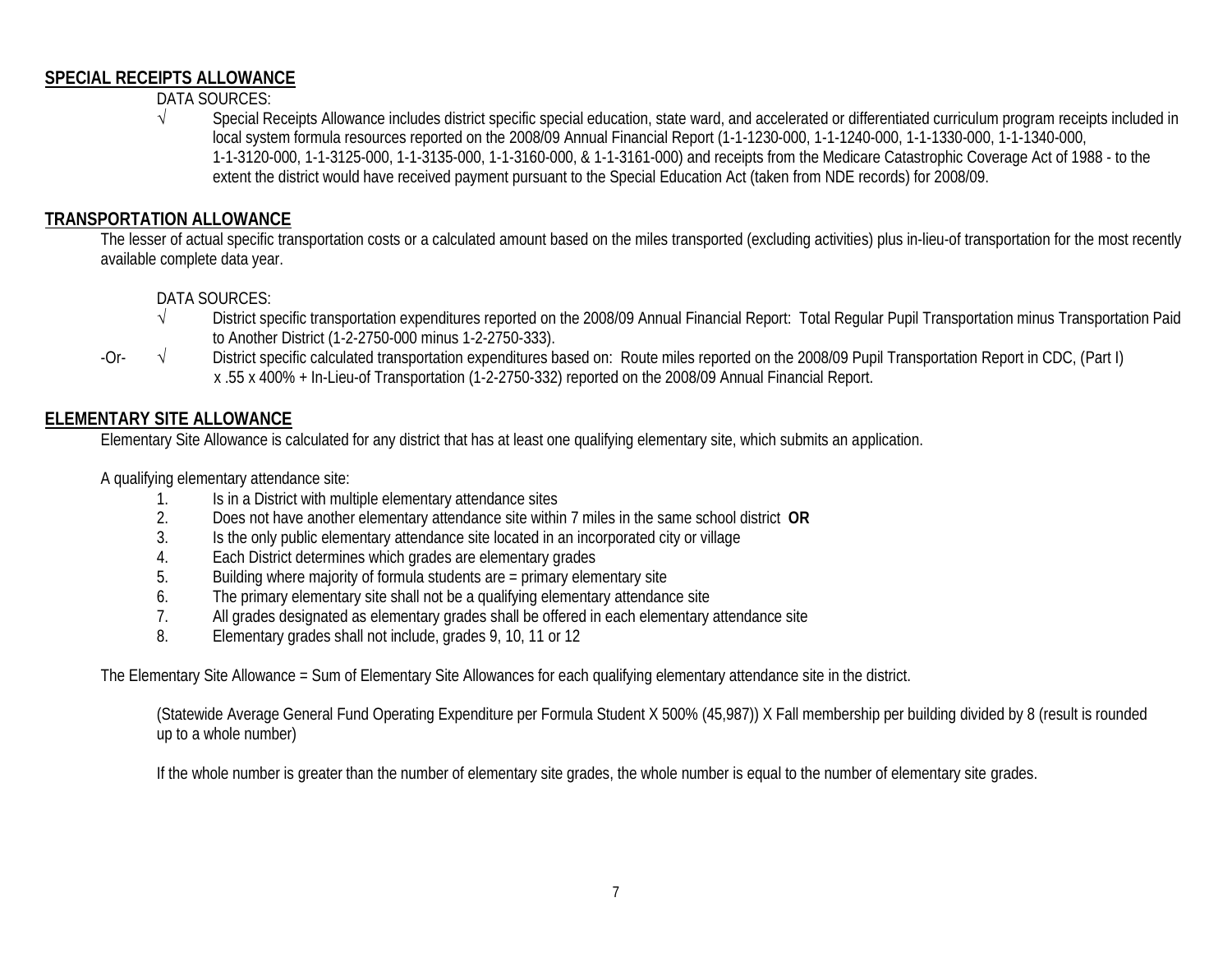#### **DISTANCE EDUCATION & TELECOMMUNICATIONS ALLOWANCE**

Is equal to 85% of the difference of the costs for (a) telecommunications services, (b) access to data transmission networks that transmit data to and from the school district, and (c) the transmission of data on such networks paid by the school districts in the local system minus the receipts from the Federal Universal Service Fund.

#### DATA SOURCES:

√ District specific distance education and telecommunications expenditures on the 2008/09 Annual Financial Report (1-2-1100-382, 1-2-1150-382, 1-2-1160- 382, 1-2-1190-382, 1-2-1200-382, 1-2-2100-382, 1-2-2150-382, 1-2-2200-382, 1-2-2213-382, 1-2-2214-382, 1-2-2310-382, 1-2-2320-382, 1-2-2400-382, 1- 2-2510-382, 1-2-2520-382, 1-2-2600-382, 1-2-2750-382, 1-2-2760-382, 1-2-3000-382, 1-2-3500-382, 1-2-6000-382, 1-2-7000-382) minus Universal Service Fund (E-Rate) (1-1-4850-000).

#### **INSTRUCTIONAL TIME ALLOWANCE**

(Formula Students X Instructional Time Factor) X (.85 X Statewide Average General Fund Operating Expenditures per formula student) (7,817.79)

Instructional Time Factor =

District Average Hours of Instruction per full-time Student Statewide Average Hours of Instruction per full time student – 1

Except that if the result is less than 0, the instructional time factor  $= 0$ 

The Statewide Average Hours of Instruction for each full time student shall be an average of the instructional time for all public school districts in the state.

#### **SYSTEM AVERAGING ADJUSTMENT**

Applies to Districts whose Basic Funding per formula student is less than the statewide average basic funding per formula student (7,538.88) with a General Fund Levy of at least \$1.00.

Averaging Adjustment = (District formula students X percentage (specified below) of the difference between the lesser of the statewide average basic funding per formula student or the averaging adjustment threshold – District Basic Funding per formula student)

The percentage to be used in the calculation of the Averaging Adjustment is based on the General Fund Levy for the school fiscal year immediately preceding the school fiscal year for which aid is being calculated as follows:

| (i) | If the Levy was at least \$1.00 but less than \$1.01 | 50% |
|-----|------------------------------------------------------|-----|
|     |                                                      |     |

- $(ii)$  If the Levy was at least \$1.01 but less than \$1.02 60%
- $(iii)$  If the Levy was at least \$1.02 but less than \$1.03  $\qquad 70\%$
- $(iv)$  If the Levy was at least \$1.03 but less than \$1.04 80%
- $(v)$  If the Levy was at least  $$1.04$  90%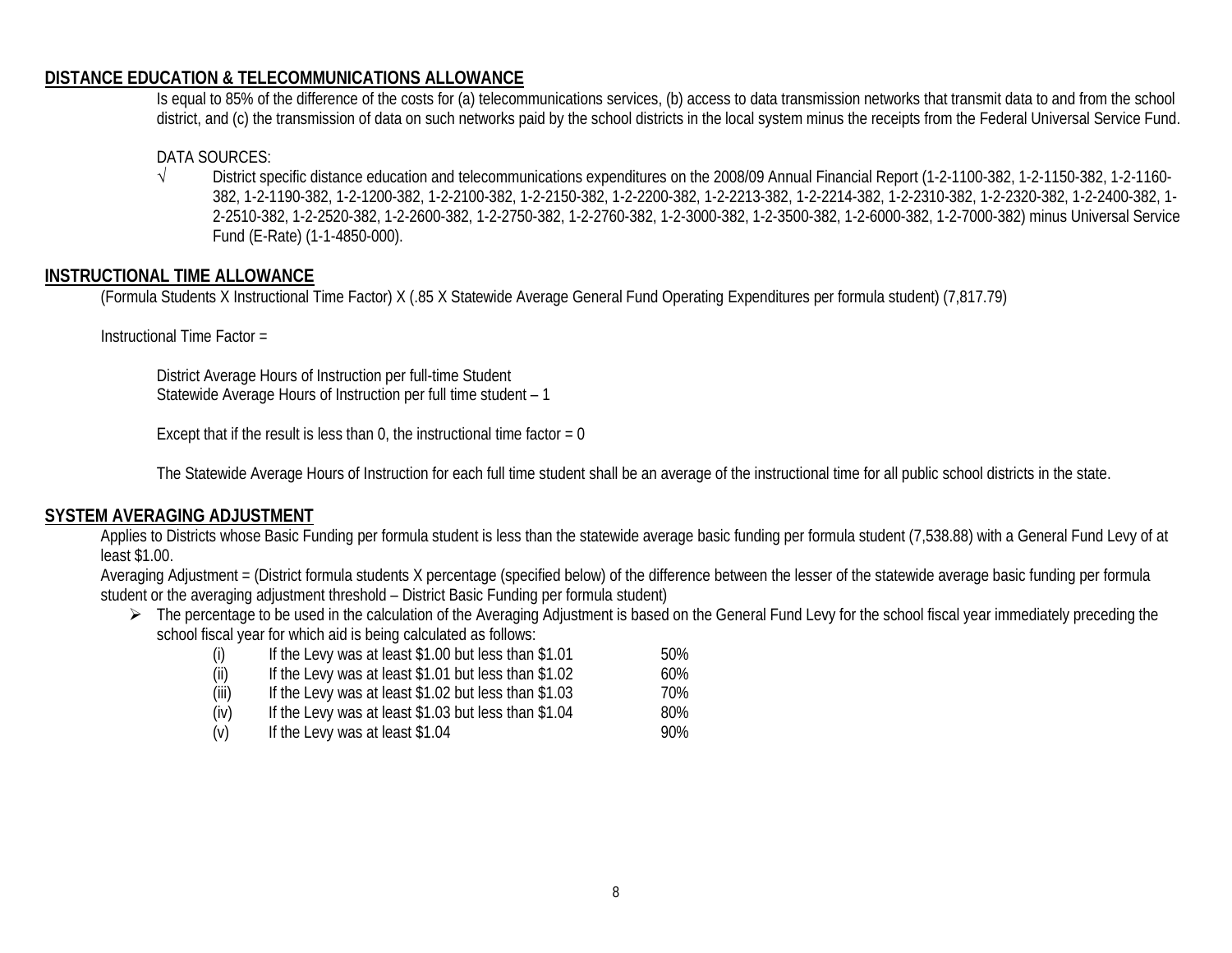#### **TEACHER EDUCATION ALLOWANCE**

The Teacher Education Allowance (8.5% of the Statewide Average General fund Operating Expenditures Per Formula Student x District Formula Students) x the (District's Teacher Education Index – 1). If the result is less than 0, the Teacher Education Allowance is equal to 0.

- $\triangleright$  Teacher Education Points:
	- (i) Full Time Equivalent (FTE) Teacher with Master Degree or Education Specialist's Degree = 1 point
	- (ii) Full Time Equivalent (FTE) Teacher with Doctorate Degree  $= 2$  points
- $\triangleright$  Teacher Education Index;

| <b>District Teacher Education Points</b> | Statewide Teacher Education Points | [.457882] |
|------------------------------------------|------------------------------------|-----------|
| District FTE Teachers                    | Statewide Teacher FTE              |           |

 $\checkmark$  The "Teacher" must have the following position codes on the 2009/10 Fall Personnel Report that equal 1 FTE in any combination:

1150 Head Teacher, 1160 Teacher, 1161 SPED Teacher Teaching Core Academic Subjects/Grading, 1162 SPED Teacher Teaching Core Academic Subjects/Alternate Standards/Assessment, 1163 SPED Teacher Collaborating/Co-teaching, 1164 SPED Teacher – Facilitator, 1170 Teacher – Facilitator, 1180 Teacher – Collaborator.

#### **TWO-YEAR NEW SCHOOL ADJUSTMENT**

1st year District Basic Funding per formula student X (.20 X Estimated Student Capacity)

2nd year District Basic Funding per formula student X (.10 X Estimated Student Capacity)

#### **STUDENT GROWTH ADJUSTMENT**

District Basic Funding per formula student X (Approved Student Growth – (greater of 25 or 1% X Fall Membership)) + .5 X (District Basic Funding per formula student X greater of 25 or 1% of the Fall Membership)

#### **STUDENT GROWTH ADJUSTMENT CORRECTION**

Beginning in 2011-12 and each school fiscal year thereafter,

Student Growth Adjustment Correction = (ADM – (formula students + approved student growth)) X district's basic funding per formula student

*The absolute value of negative correction shall not exceed the original adjustment.*

#### **NEW LEARNING COMMUNITY TRANSPORTATION ADJUSTMENT**

Beginning in 2010/11, only applies to school districts that are members of a learning community. The New learning Community Transportation Adjustment is equal to the approved estimate of the member school district's increase in transportation costs.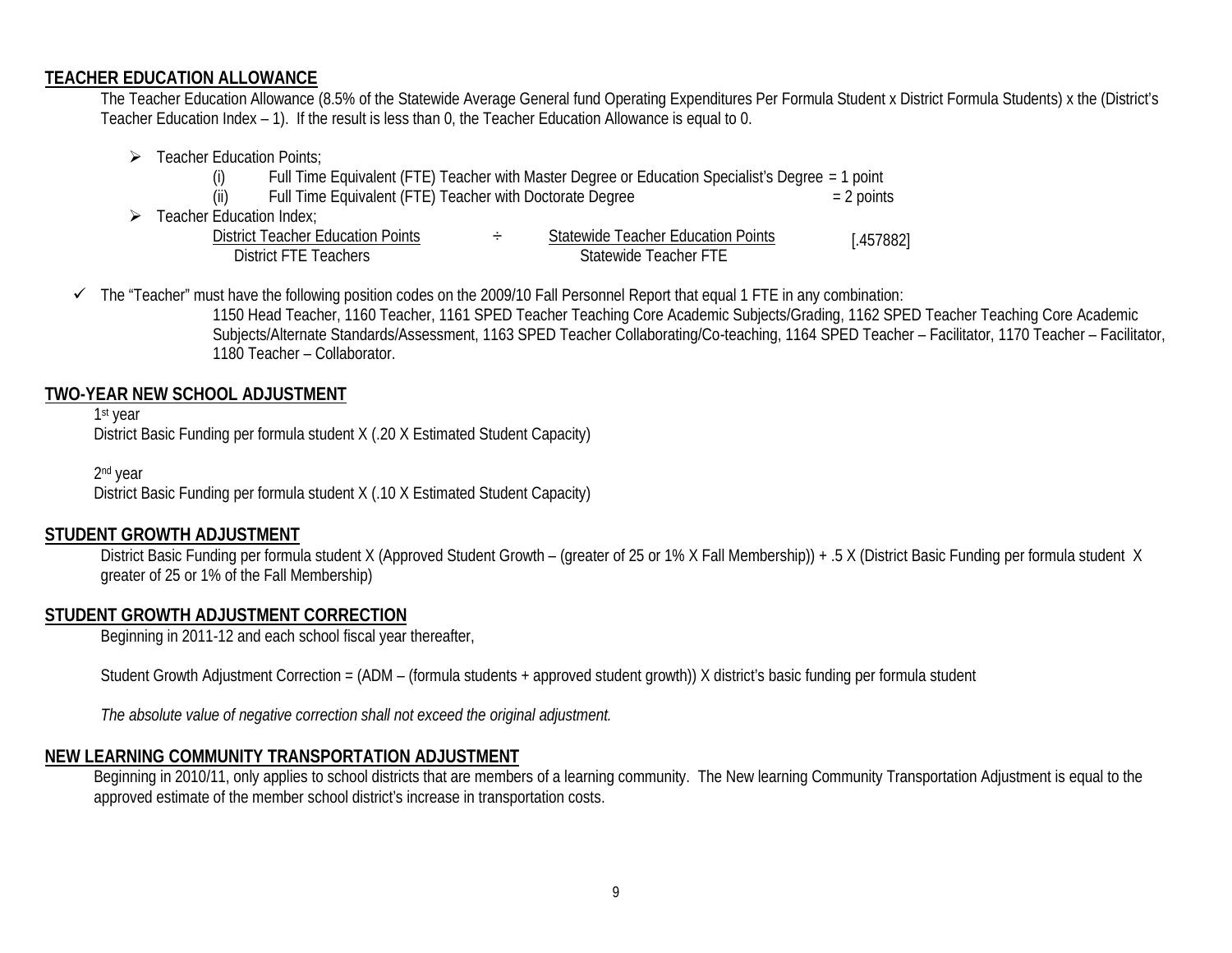#### **POVERTY CORRECTION**

If poverty allowance expenditures do not equal 117.65% or more of the poverty allowance for the most recently available complete data year (2008/09), a correction will be calculated as follows:

Poverty Allowance Correction = Poverty Allowance for 2008/09 – 85% Poverty Allowance Expenditures

If school district does not meet the required elements (as stated above) of the poverty plan for the most recently available complete data year (2008/09), the poverty allowance correction will be equal to 50% of the poverty allowance for such school fiscal year and the school district shall also be disqualified from receiving a poverty allowance for the school fiscal year for which aid is being calculated.

Any correction calculated pursuant to this requirement shall be added to any poverty correction calculated pursuant to requirements stated for 2010/11 to arrive at the total poverty correction.

#### **NON QUALIFYING POVERTY**

If the poverty allowance expenditures do not equal 50% or more of the allowance for school fiscal year, the school district shall be disqualified from receiving a poverty allowance for the school fiscal year for which aid is being calculated.

#### **LIMITED ENGLISH PROFICIENCY (LEP) CORRECTION**

If the LEP poverty allowance expenditures do not equal 117.65% or more of the LEP allowance for the most recently available complete data year (2008/09) a correction will be calculated as follows:

LEP Allowance Correction = LEP Allowance for 2008/09 – 85% LEP Allowance Expenditures

If school district does not meet the required elements (as stated above) of the LEP plan for the most recently available complete data year (2008/09), the LEP allowance correction will be equal to 50% of the LEP allowance for such school fiscal year and the school district shall also be disqualified from receiving an LEP allowance for the school fiscal year for which aid is being calculated.

Any correction calculated pursuant to this requirement shall be added to any LEP correction calculated pursuant to requirements stated for 2010/11 to arrive at the total LEP correction.

#### **NON QUALIFYING LIMITED ENGLISH PROFICIENCY (LEP)**

If the LEP allowance expenditures do not equal 50% or more of the allowance for school fiscal year, the school district shall be disqualified from receiving an LEP allowance for the school fiscal year for which aid is being calculated.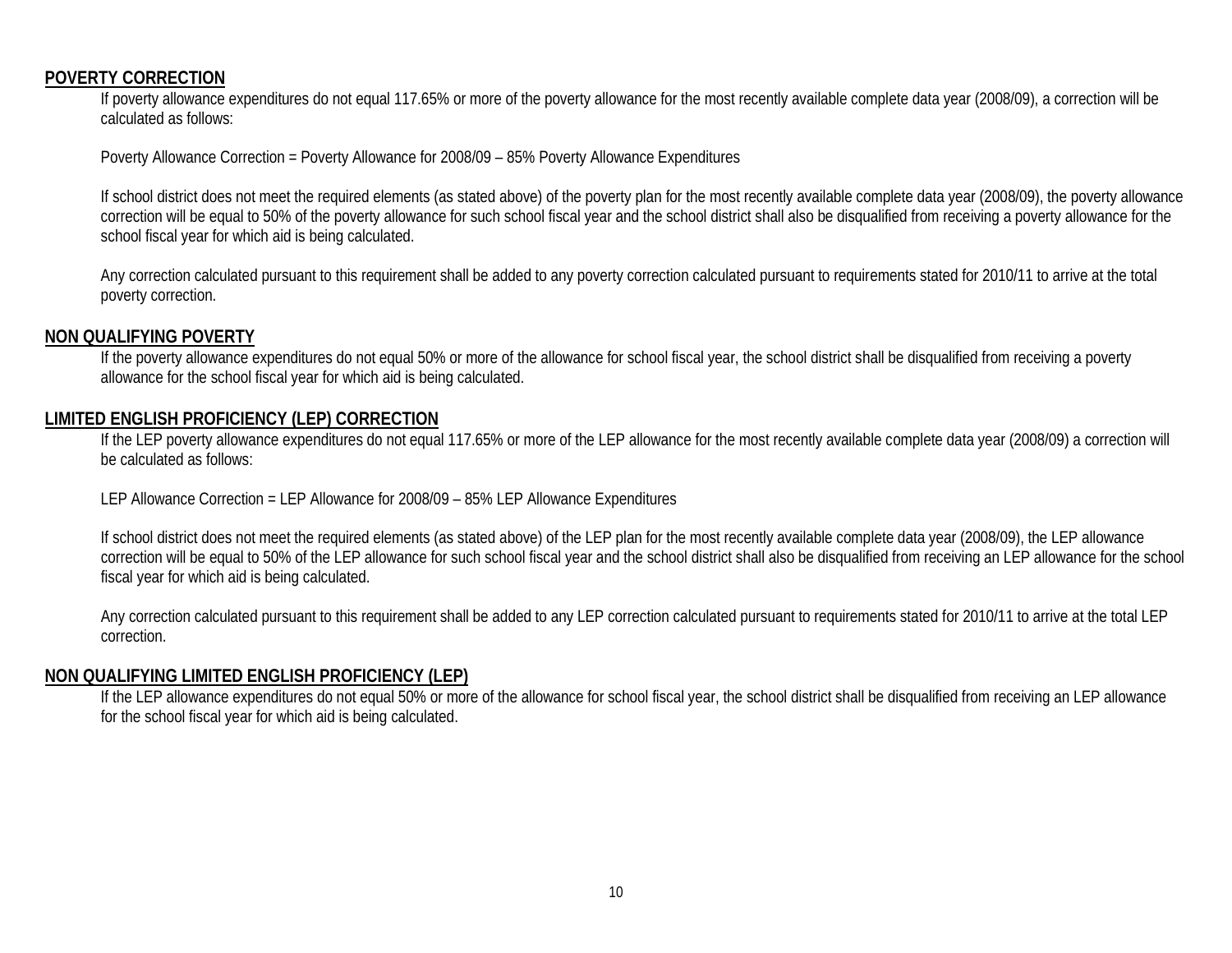### **LOCAL CHOICE ADJUSTMENT**

Applies to Districts whose Basic Funding per formula student is greater than the Basic Funding per formula student for the District that has the closest to 390 formula students (9,262.51) that;

- (i) Has fewer than 390 formula students
- (ii) Is not Sparse or Very Sparse
- (iii) Did not receive federal funds in excess of 25% of its general fund budget of expenditures in the most recently available complete data year or in either of the two school fiscal years preceding the most recently available complete data year

#### Local Choice Adjustment =

(.50 X (District Basic Funding per formula student – Basic Funding per formula student for the District that has the closest to 390 formula students (9,262.51)) X District formula students

- If more than 1 District has the closest to 390 formula students, the Basic Funding representing the District that has the closest to 390 formula students shall equal the average of the Basic Funding per formula student for each District (cannot be a Native American School).
- The closest to 390 formula students is measured using the absolute value of the difference of 390 formula students minus the District formula students with the difference rounded to the nearest whole number.

## **RESOURCES**

The sum of the Yield from Local Effort Rate + Net Option Funding + Allocated Income Tax Funds + Minimum Levy Adjustment + Retirement Aid + Other Receipts actually received by the District.

## **YIELD FROM LOCAL EFFORT RATE**

Adjusted Valuation divided by 100 multiplied by the Local Effort Rate of \$1.00. Each district's adjusted valuation for tax year 2009 is provided by the Property Tax Administrator (certified October 2009). Real property was adjusted to 96% of actual value and agricultural land was adjusted to 72% of actual value.

## **LOCAL EFFORT RATE**

Set at \$.05 below the maximum levy per §77-3442.

## **NET OPTION FUNDING**

Net Enrollment Option students (students opting in minus students opting out) as of the day of the fall membership count, multiplied by the statewide average Basic Funding per formula student (7,538.88).

Net Option Funding is equal to each Local System's:

Net Enrollment Option Students X Statewide Average Basic Funding per formula student

Except that a Local System's Net Option Funding cannot be less than zero.

- DATA SOURCES:
- √ 2009 School Enrollment Template in the NSSRS.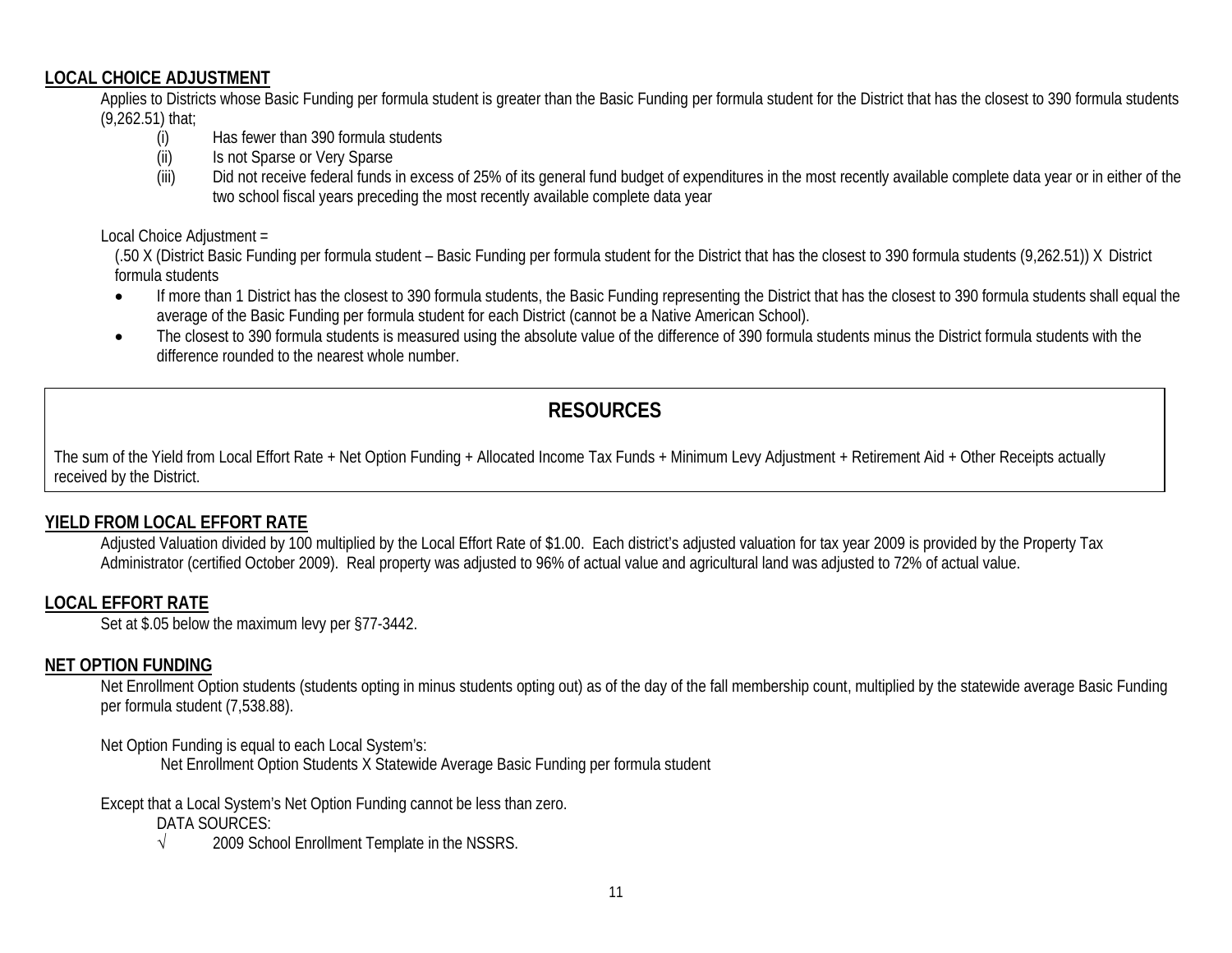### **ALLOCATED INCOME TAX FUNDS**

A percent calculated annually of the net Nebraska income tax liability of each school district's resident individuals in tax year 2009 provided by the Department of Revenue (certified November 15, 2009). The percentage is calculated annually based on the 1992-93 appropriation to the School District Income Tax Fund (minus \$20 million) the Net Option Funding, and the statewide income tax liability of resident individuals.

## **OTHER RECEIPTS ACTUALLY RECEIVED BY THE DISTRICT**

Each Local System's other actual receipts for the most recently available complete data year.

Other Actual Receipts are taken from the 2008/09 Annual Financial Report as follows:

| Receipts from Medicare Catastrophic Coverage Act of 1988-to the extent the district would have received payment pursuant to the Special Education Act  (taken from NDE records) |  |
|---------------------------------------------------------------------------------------------------------------------------------------------------------------------------------|--|
|                                                                                                                                                                                 |  |
| For the final calculation of State Aid, other actual receipts shall be as reported in the 2008/09 Annual Financial Report.                                                      |  |

#### **MINIMUM LEVY ADJUSTMENT**

The minimum levy adjustment is calculated and applied to any system that has a General Fund levy that is less than \$0.95. The adjustment is calculated by subtracting the system levy from \$0.95, and multiplying the result by the adjusted valuation divided by 100.

The minimum levy adjustment is added to the formula resources for the determination of Equalization Aid. If the minimum levy adjustment is greater than or equal to the allocated income tax funds, the system shall not receive allocated income tax funds.

# DATA SOURCES:<br>√ 2009 Gen

- √ 2009 General Fund Levy 2009 Consolidated Data Collection
- √ 2009 Adjusted Valuation (certified October 2009).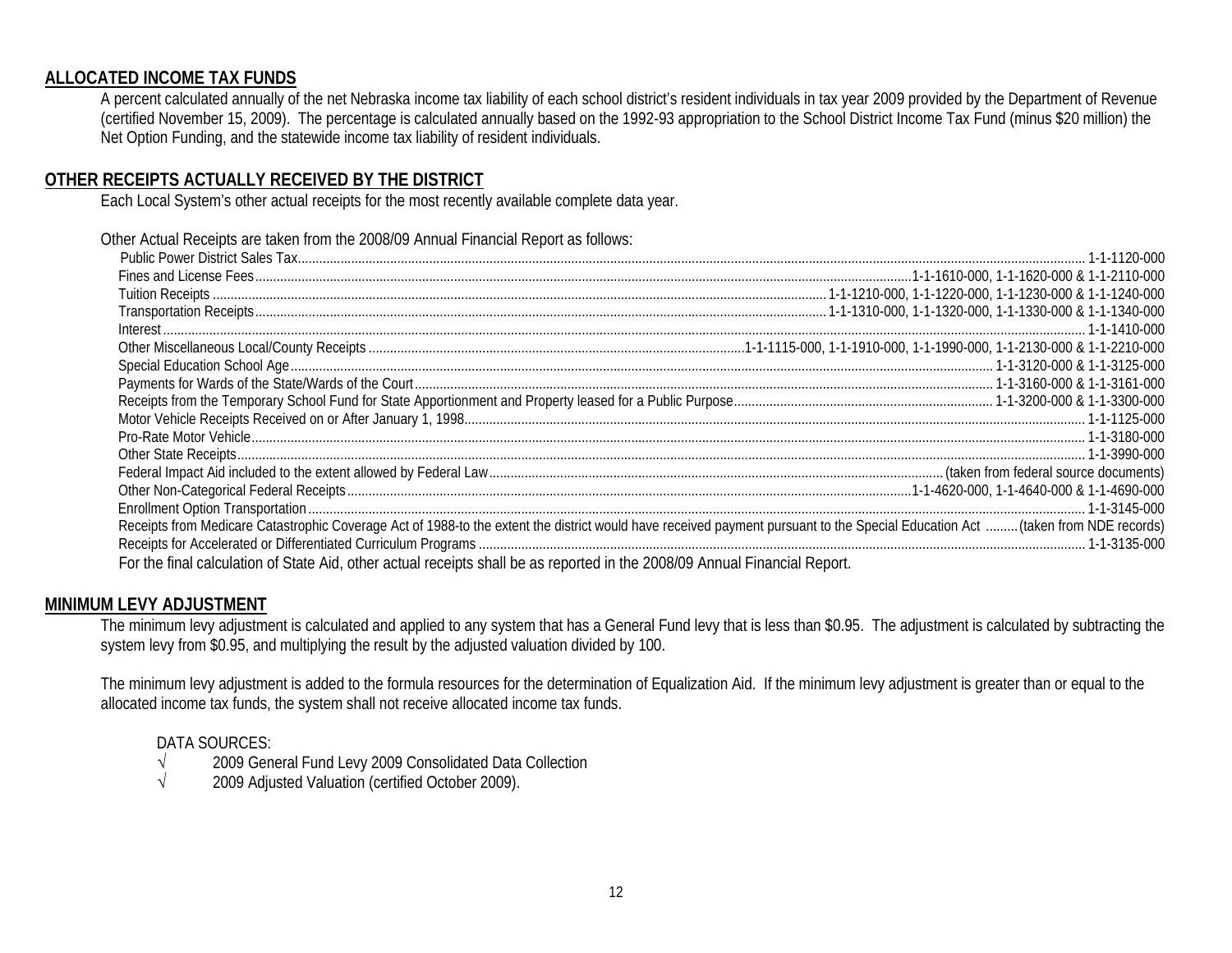## **RETIREMENT AID**

Retirement Aid is calculated based on the School District's salary percentage multiplied by \$15,000,000. The School District's salary percentage is the total salary reported by the School District on the 2008/09 AFR, divided by the total salary reported by all school districts in the State on the 2008/09 AFR.

#### **EQUALIZATION AID**

Formula Needs – Formula Resources = Equalization Aid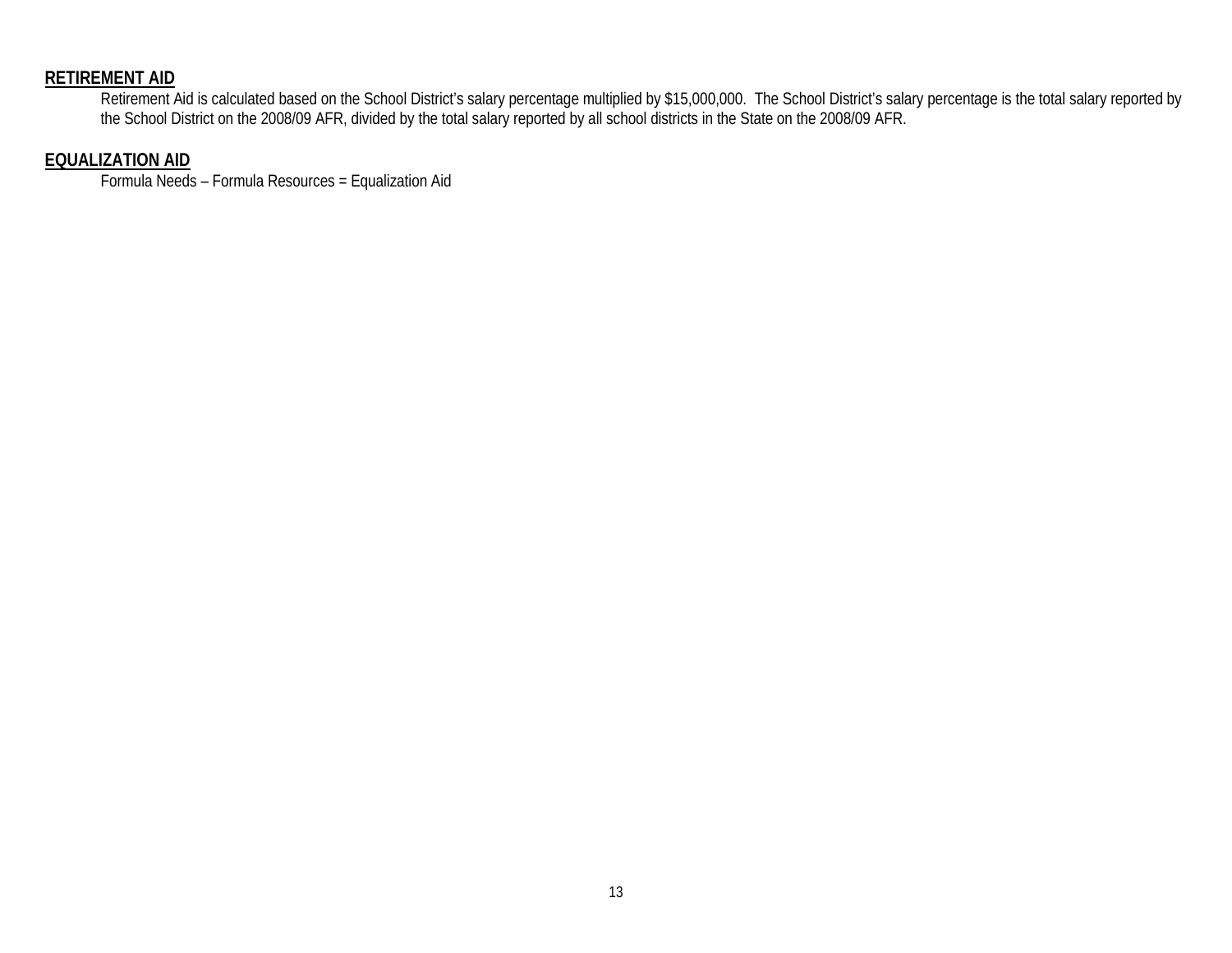# **Part II. 2010/11 CONCEPT SUMMARY**

2010/11 Calculated State Aid to Nebraska's Public Schools:

Consists of one or a combination of the following items:

- **Retirement Aid**
- 
- Net Option Funding and Tax Funds and Tax Funds and Tax Funds and Tax Funds and Tax Funds and Tax Funds and Tax Funds and Tax Funds and Atlantic and Aid Stabilization Aid Stabilization Aid Stabilization and Aid Stabilizati Allocated Income Tax Funds
- -

Nebraska Equalization Aid Formula Concept:

Calculated Needs - Calculated Resources = State Equalization Aid

## **SYSTEM FORMULA NEED**

#### Is the sum of:

(Basic Funding + Poverty Allowance + Limited English Proficiency Allowance + Elementary Class Size Allowance+ Focus School & Program Allowance + Summer School Allowance + Special Receipts Allowance + Transportation Allowance + Elementary Site Allowance + Distance Education & Telecommunications Allowance + Instructional Time Allowance + Averaging Adjustment + Teacher Education Allowance + New School Adjustment + Student Growth Adjustment + Learning Community Transportation Adjustment) – (Limited English Proficiency Allowance Correction + Poverty Allowance Correction + Local Choice Adjustment- Negative Student Growth Adjustment Correction)

 $\checkmark$  Formula Needs Stabilization:

District Formula Need that is less than 100% of 2009/10 Year End Recalculated Formula Need is increased to 100% of 2009/10 Year End Recalculated Formula Need

AND

District Formula Need that is greater than 112% of 2009/10 Year End Recalculated Formula Need is decreased to 112% of 2009/10 Year End Recalculated Formula Need, except that the Formula Need for Districts receiving a student growth adjustment is not decreased.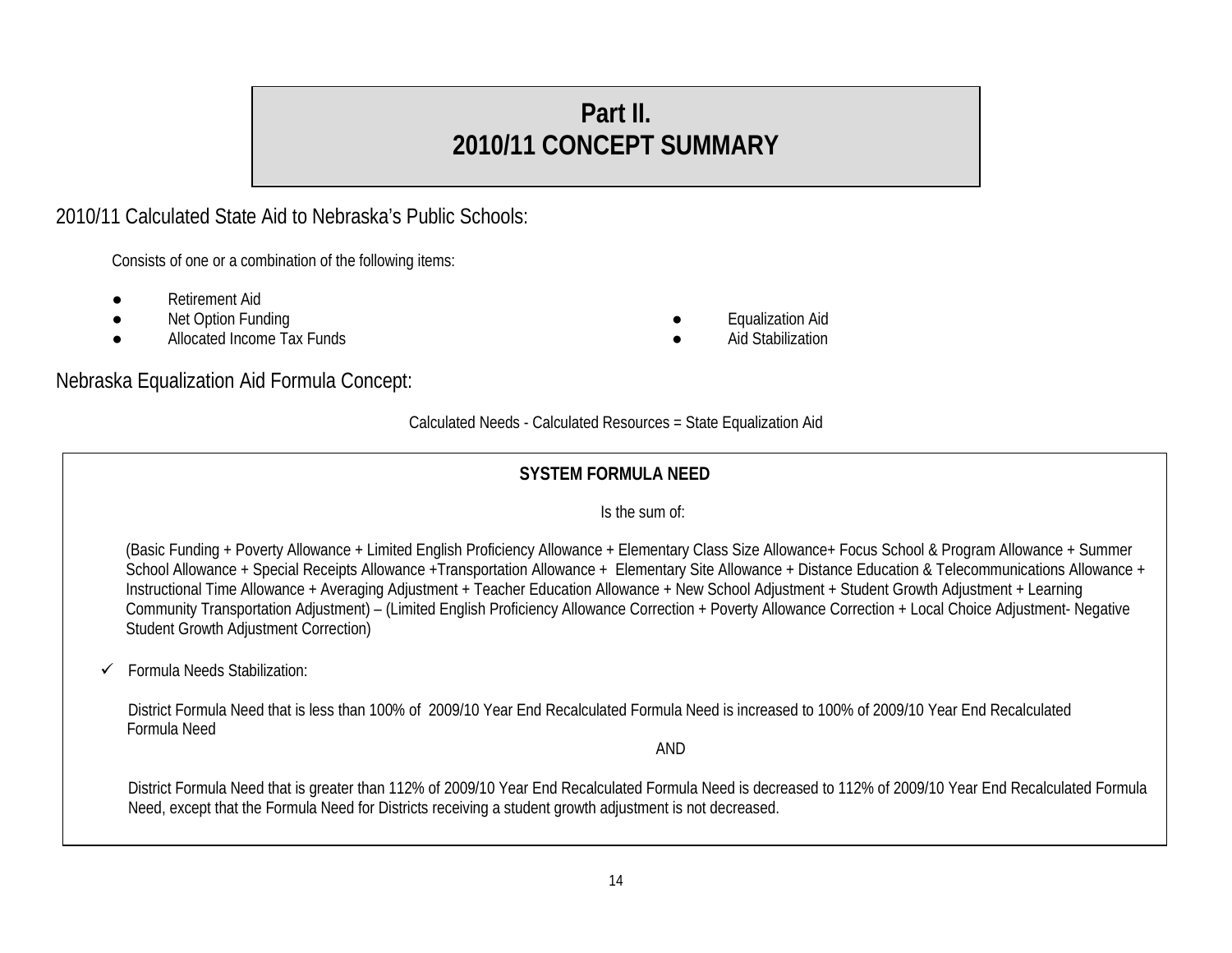## **FORMULA STUDENTS**

- Students educated by the district and students for which the district pays tuition.  $\Box$
- The Fall Membership count adjusted by the average ratio of ADM to Fall Membership from three prior years for the certification of State Aid; and ADM for the final  $\Box$ calculation of State Aid.
- Students in Qualified Early Childhood Programs multiplied by the ratio of planned instructional hours of the program divided by 1,032 then multiplied by .6.  $\Box$

### **GENERAL FUND OPERATING EXPENDITURES**

Each district's General Fund Operating Expenditures for the most recently available complete data year.

Calculated from the 2008/09 Annual Financial Report (AFR) as follows:

| <b>Minus</b> |  |
|--------------|--|
|              |  |
|              |  |
|              |  |
|              |  |
|              |  |
|              |  |
|              |  |
|              |  |
|              |  |
|              |  |
|              |  |
|              |  |
|              |  |
|              |  |
|              |  |
|              |  |
|              |  |
|              |  |
|              |  |
|              |  |
|              |  |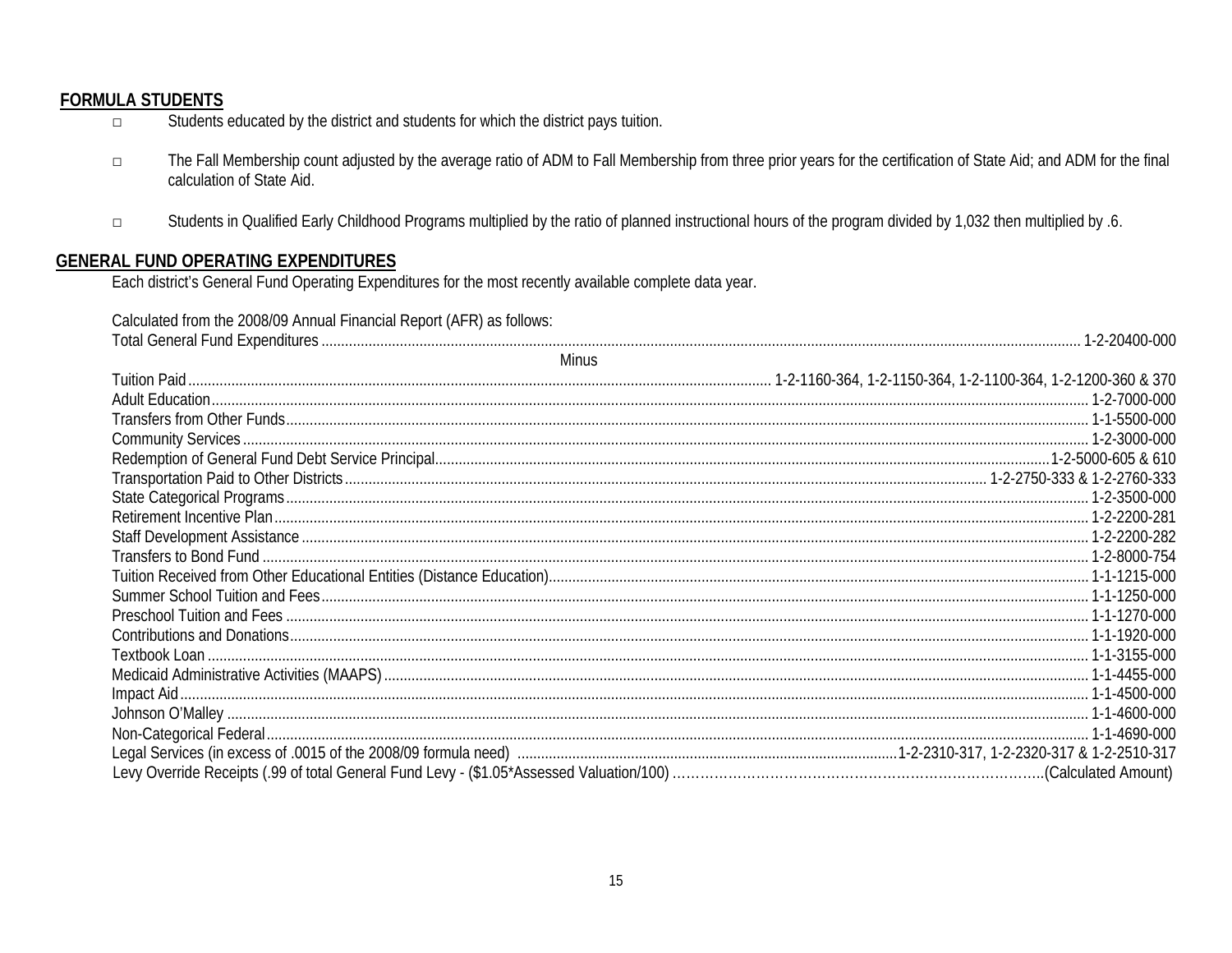## **ADJUSTED GENERAL FUND OPERATING EXPENDITURES**

□ 1.0375 multiplied by general fund operating expenditures minus (transportation allowance + special receipts allowance + poverty allowance + limited English proficiency allowance + distance education and telecommunications allowance + elementary site allowance + elementary class size allowance + summer school allowance + focus school and program allowance + instructional time allowance).

## **BASIC FUNDING**

□ School Districts with less than 900 formula students:

Basic Funding = Average of adjusted general fund operating expenditures for each District in the comparison group excluding both the District with the highest adjusted general fund operating expenditures and the District with the lowest adjusted general fund operating expenditures in the comparison group.

□ School Districts with 900 or more formula students:

Basic Funding = District formula students multiplied by average of adjusted general fund operating expenditures per formula student excluding both the District with the highest adjusted general fund operating expenditures per formula student and the District with the lowest adjusted general fund operating expenditures per formula student in the comparison group.

## **POVERTY ALLOWANCE**

□ The lesser of:

District designated poverty expenditures for the 2009/10 school year or the sum of the statewide average general fund operating expenditures per student multiplied by graduated percentages and then multiplied by student weightings based on free lunch/milk students or students under 19 residing in homes with adjusted gross income in 2008/09 equal to or less than the maximum household income that would allow a student from a family of four people to be a free lunch or free milk student during the 2009/10 school year.

## **LIMITED ENGLISH PROFICIENCY (LEP) ALLOWANCE**

 $\neg$  The lesser of:

District designated limited English proficiency expenditures for 2010/11 or 25% of the statewide average general fund operating expenditures per student (2,299.35) multiplied by the number of limited English proficiency students.

## **ELEMENTARY CLASS SIZE ALLOWANCE**

□ Twenty percent of the statewide average general fund operating expenditures per formula student (1,839.48) multiplied by the number students in grades K-3 who spend at least 50% of the school day in one or more classrooms with a minimum of 10 students and a maximum of 20 students (taken from NDE records).

#### **FOCUS SCHOOL & PROGRAM ALLOWANCE**

□ Ten percent of the statewide average general fund operating expenditures per formula student (919.74) multiplied by the number of students participating in a focus school or program. Applies only to school districts in a learning community.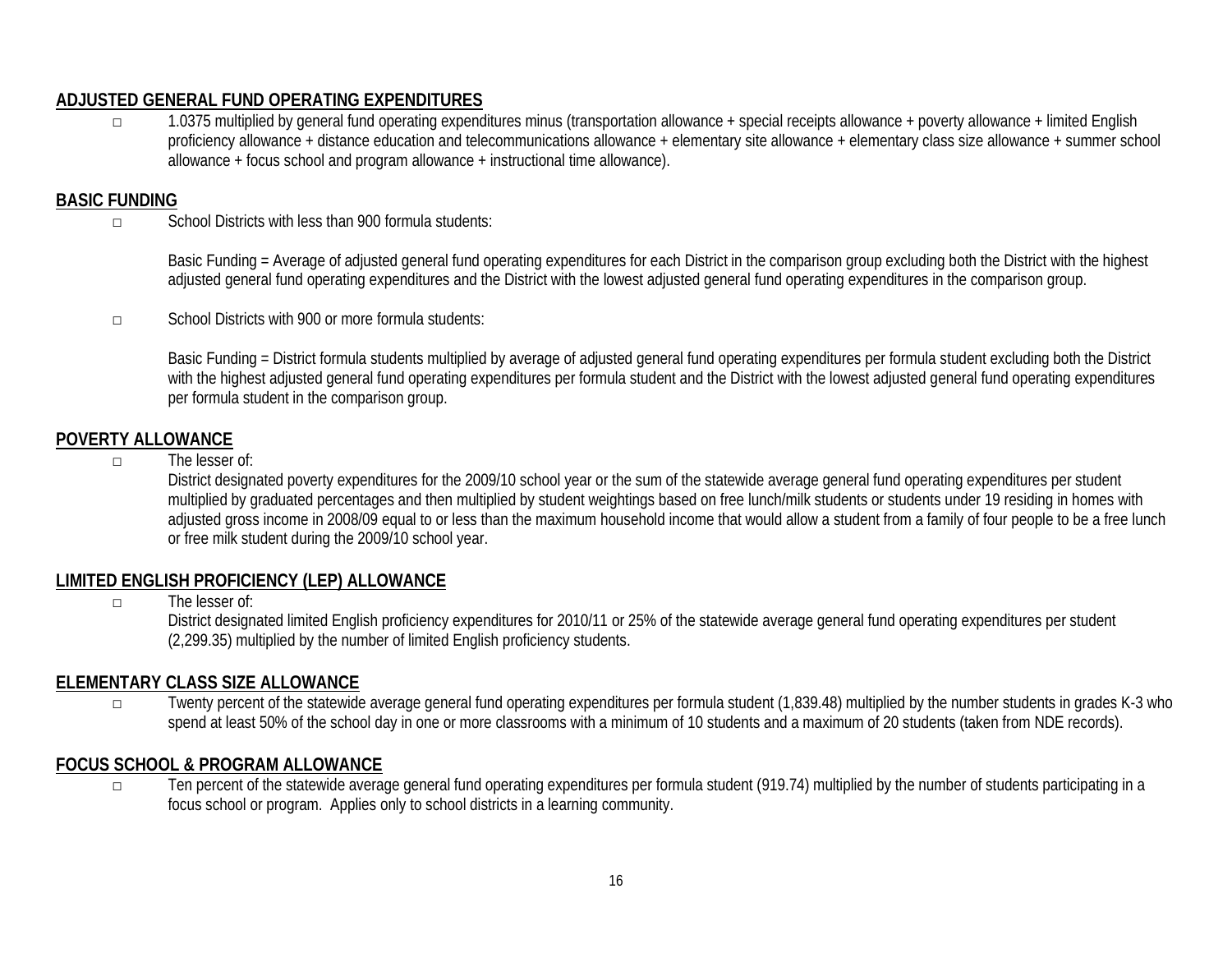## **SUMMER SCHOOL ALLOWANCE**

 $\Box$  Eighty five percent of the statewide average general fund operating expenditures per formula student (7,817.79) multiplied by two and half percent of the summer school student units.

## **SPECIAL RECEIPTS ALLOWANCE**

- □ District specific special education receipts reported on the Annual Financial Report, and receipts from the Medicare Catastrophic Coverage Act of 1988, to the extent the district would have received payment pursuant to the Special Education Act (taken from NDE records).
- □ Each district's special education receipts for the most recently available complete data year.

## **TRANSPORTATION ALLOWANCE**

The lesser of:

□ Actual specific transportation costs or a calculated amount based on the miles transported (excluding activities) plus in lieu of transportation for the most recently available complete data year.

## **ELEMENTARY SITE ALLOWANCE**

□ Five hundred percent of the statewide average general fund operating expenditures per formula student (45,987) multiplied by the number of students per qualified building divided by eight (rounded up to a whole number). If the whole number is greater than the number of elementary site grades, the whole number is equal to the number of elementary site grades.

#### **DISTANCE EDUCATION AND TELECOMMUNICATIONS ALLOWANCE**

□ Eighty-five percent of district specific distance education and telecommunication costs reported on the Annual Financial Report minus receipts from Federal Universal Service Fee Fund (E-Rate).

#### **INSTRUCTIONAL TIME ALLOWANCE**

□ The product of formula students multiplied by the instructional time factor multiplied by eighty five percent of the statewide average general fund operating expenditures per formula student (7,817.79).

#### **SYSTEM AVERAGING ADJUSTMENT**

□ District formula students multiplied by the difference between the lesser of the statewide average basic funding per formula student or averaging adjustment threshold (7,538.88) and the District Basic Funding per formula student, multiplied by graduated percentages based on General Fund Levies. Applies to Districts that have a General Fund Levy of \$1.00 or above, whose Basic Funding per formula student is less than the averaging adjustment threshold.

## **TEACHER EDUCATION ALLOWANCE**

□ Ten percent of the District's Basic Funding multiplied by the District's Teacher Education Index minus one. The Allowance applies to full time equivalent teachers with a master's degree or above. To qualify, Districts must have more full time equivalent teachers with a master's degree or above than the statewide average number of full time equivalent teachers with a master's degree or above.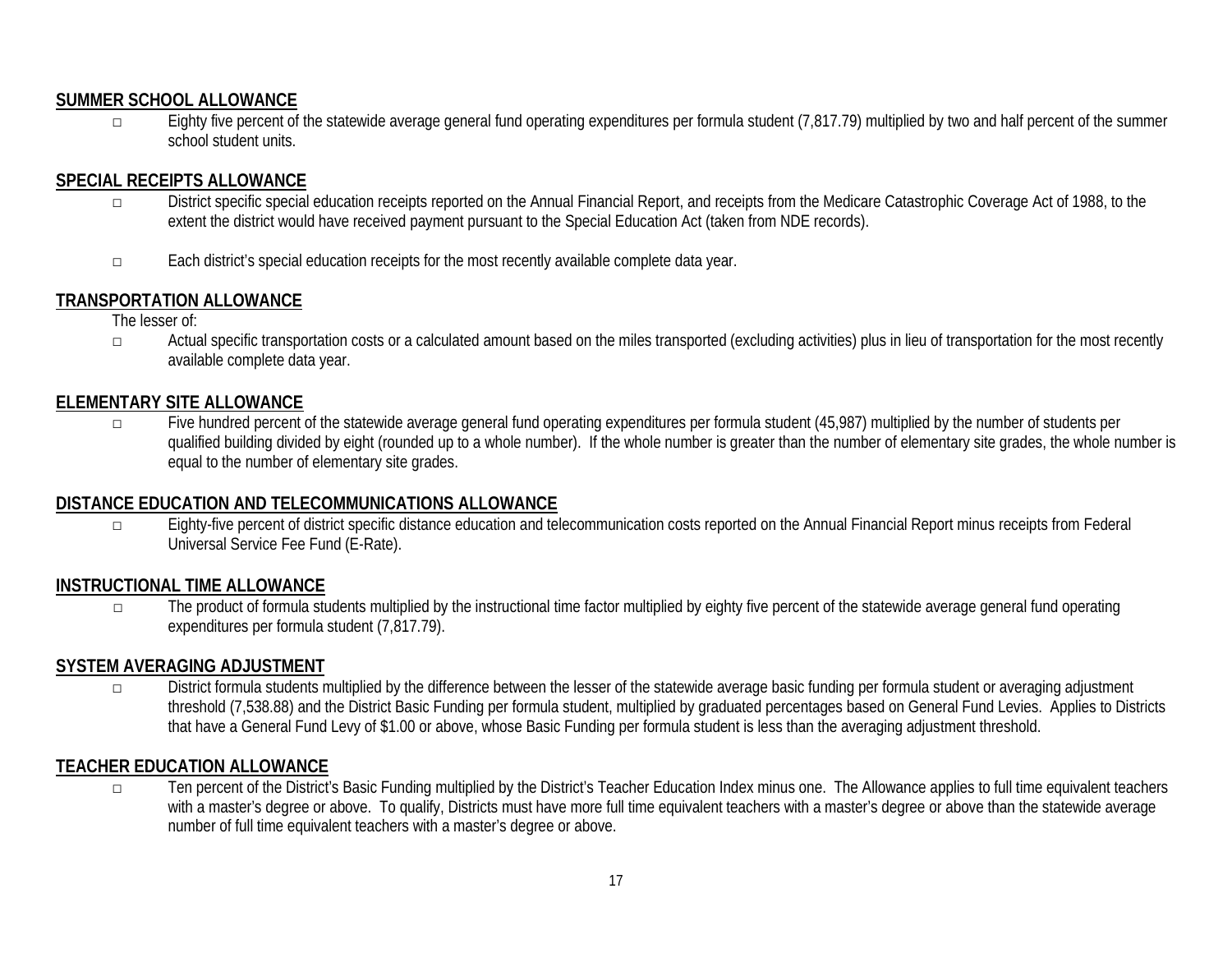## **TWO-YEAR NEW SCHOOL ADJUSTMENT**

□ The first year new school adjustment for each approved district is equal to the district's basic funding per formula student multiplied by twenty percent of the approved estimated additional student capacity. The second year new school year adjustment for each approved district is equal to the school district's basic funding per formula student multiplied by ten percent of the approved estimated additional student capacity.

## **STUDENT GROWTH ADJUSTMENT**

□ For each approved district is equal to the sum of the product of the district's basic funding per formula student multiplied by the difference of the approved student growth minus the greater of twenty five students or one percent of fall membership, plus the product of fifty percent of the district's basic funding per formula student multiplied by the greater of twenty five students or one percent of fall membership.

## **STUDENT GROWTH ADJUSTMENT CORRECTION**

□ Student Growth Adjustment Correction = (ADM – (formula students + approved student growth)) x district's basic funding per formula student *The absolute value of negative correction shall not exceed the original adjustment.*

## **NEW LEARNING COMMUNITY TRANSPORTATION ADJUSTMENT**

□ The new learning community transportation adjustment is equal to the approved estimate of increased transportation costs.

## **POVERTY CORRECTION**

□ Correction is equal to the poverty allowance minus eighty-five percent of the poverty allowance expenditures if expenditures do not equal at least 117.65% of the Poverty allowance for the most recently available complete data year. Also, if district did not meet requirements of the plan an amount equal to 50% of the poverty allowance for such school fiscal year will be added to the above correction. Any correction calculated pursuant to this requirement shall be added to any poverty correction calculated pursuant to requirements above to arrive at the total poverty correction.

## **NON QUALIFYING POVERTY**

□ If the poverty allowance expenditures do not equal 50% or more of the allowance for school fiscal year, the school district shall be disqualified from receiving a poverty allowance for the school fiscal year for which aid is being calculated.

## **LIMITED ENGLISH PROFICIENCY (LEP) CORRECTION**

□ Correction is equal to the LEP allowance minus eighty-five percent of the LEP allowance expenditures if expenditures do not equal at least 117.65% of the LEP allowance for the most recently available complete data year. Also, if district did not meet requirements of the plan an amount equal to 50% of the LEP allowance for such school fiscal year will be added to the above correction. Any correction calculated pursuant to this requirement shall be added to any LEP correction calculated pursuant to requirements above to arrive at the total LEP correction.

## **NON QUALIFYING LIMITED ENGLISH PROFICIENCY (LEP)**

□ If the LEP allowance expenditures do not equal 50% or more of the allowance for school fiscal year, the school district shall be disqualified from receiving an LEP allowance for the school fiscal year for which aid is being calculated.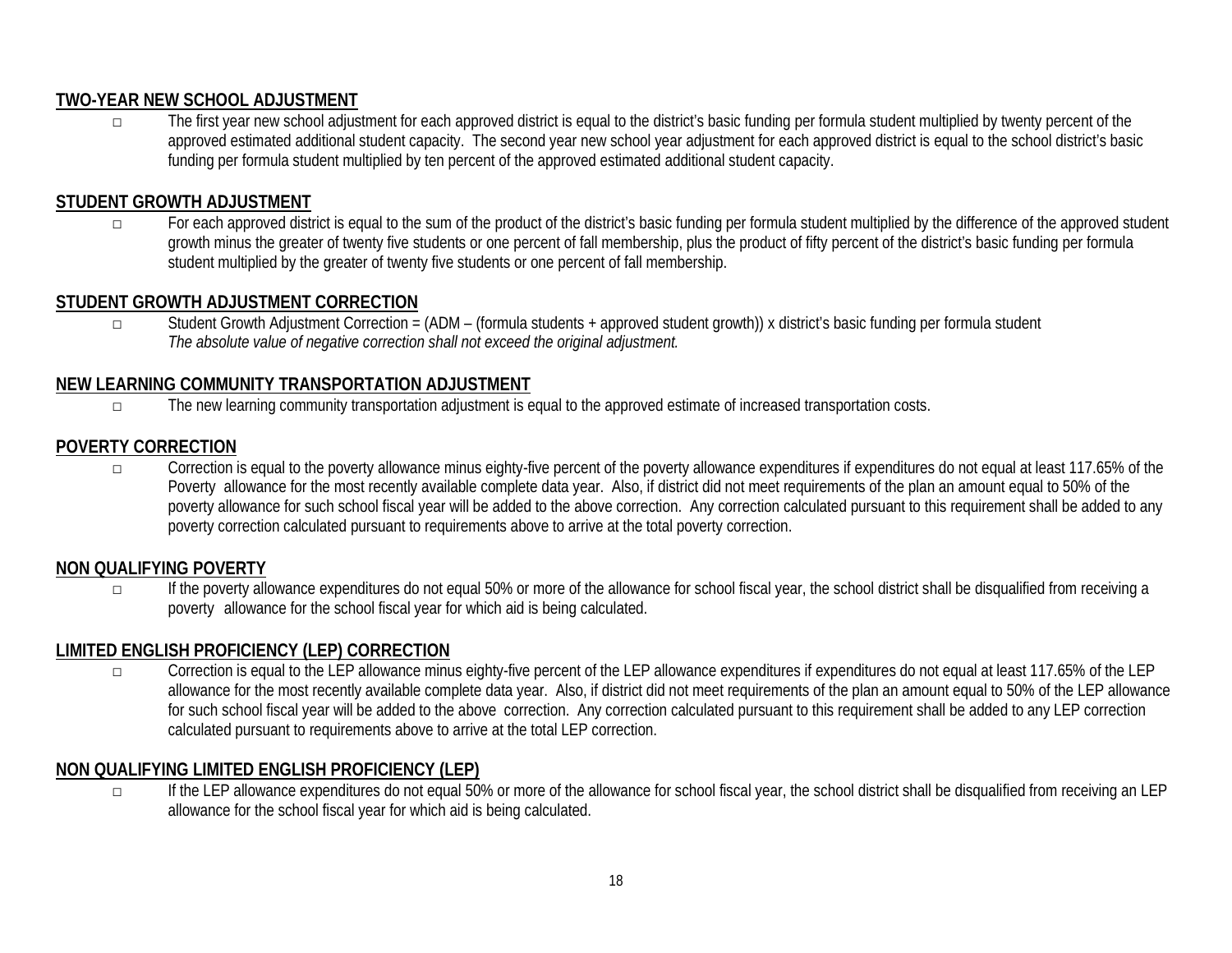## **LOCAL CHOICE ADJUSTMENT**

□ Fifty percent of District Basic Funding per formula student minus the basic funding per formula student of the District with the closest to 390 formula students multiplied by District formula students. The Adjustment applies to Districts with less than 390 formula students that are not classified as sparse or very sparse, whose Basic Funding per formula student is greater than the basic funding per formula student of the District with the closest to 390 formula students.

# **CALCULATED RESOURCES**

#### THE SUM OF:

- □ Yield from Local Effort Rate (a calculated measure of Local Property Resources)
- □ Net Option Funding
- □ Allocated Income Tax Funds
- □ Minimum Levy Adjustment
- □ Retirement Aid
- □ Other Receipts Actually Received by the District

## **YIELD FROM LOCAL EFFORT RATE (LOCAL PROPERTY RESOURCES)**

- □ Adjusted Property Valuation divided by 100 X Local Effort Rate
	- √ Local Effort Rate (LER) is \$1.00.

#### **NET OPTION FUNDING**

- □ The positive net number of Enrollment Option students (students opting in minus students opting out), as of the day of the Fall Membership count, is multiplied by the statewide average Basic Funding per formula student (7,538.88).
- □ Net Option Funding cannot be less than zero.

#### **ALLOCATED INCOME TAX FUNDS (MEASURE OF LOCAL INCOME)**

□ A percentage determined annually, based on the 1992-93 appropriation to the School District Income Tax Fund (minus \$20 million), net option funding, and the statewide income tax liability of resident individuals.

## **OTHER RECEIPTS ACTUALLY RECEIVED BY THE DISTRICT**

(As Reported on the Annual Financial Report; see page 12 of this document for a complete listing):

- □ Examples:
	- Fines and License Fees
	- √ Interest
	- Special Education School Age
	- √ Pro-Rate Motor Vehicle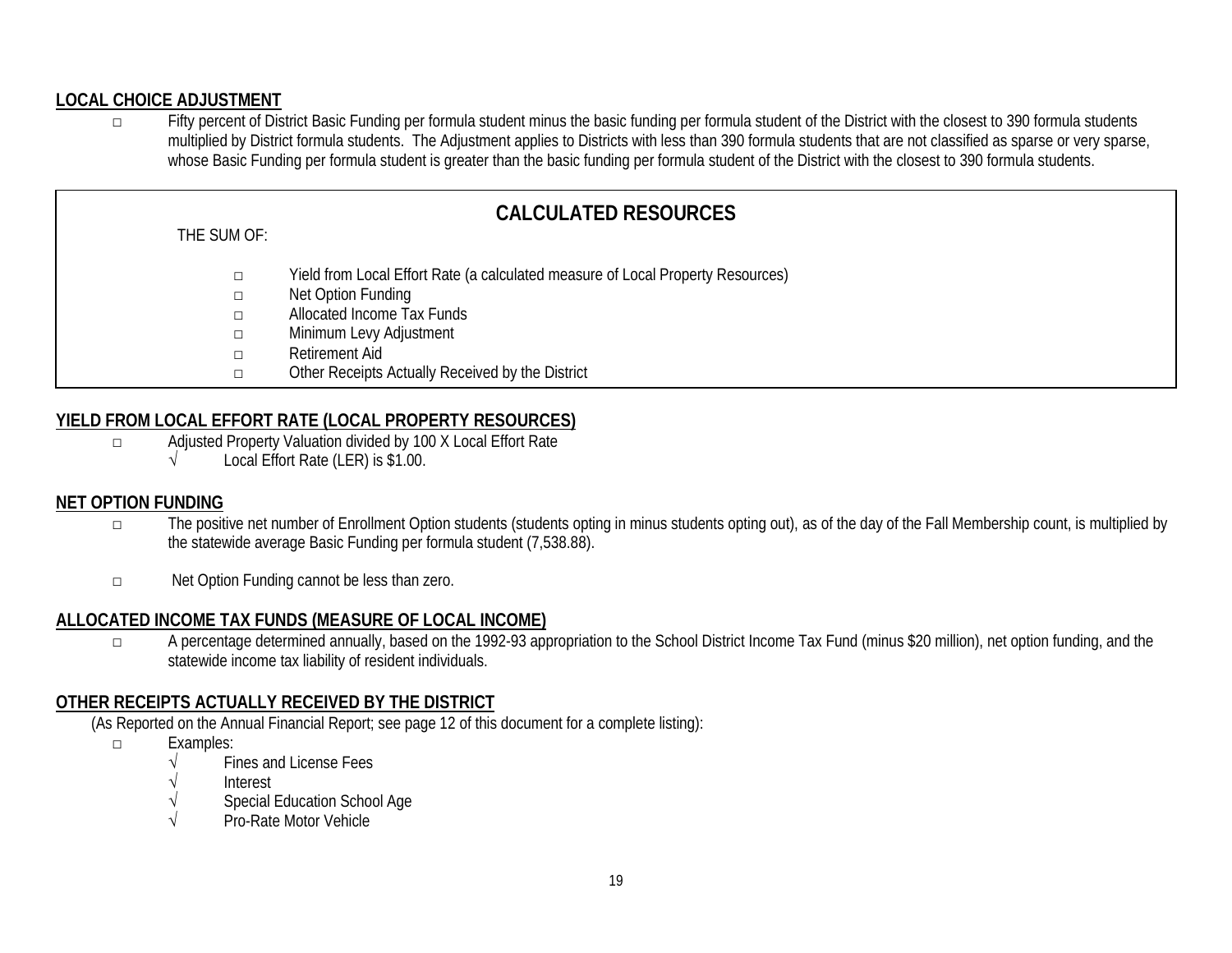## **MINIMUM LEVY ADJUSTMENT**

□ The minimum levy adjustment is calculated and applied to any system that has a General Fund Common Levy that is less than \$0.95. The adjustment is calculated by subtracting the system levy from \$0.95, and multiplying the result by the adjusted valuation divided by 100.

## **RETIREMENT AID**

□ Retirement Aid is based on the School District's salary percentage multiplied by \$15,000,000. The School District's salary percentage is the total salary reported by the School District on the 2008/09 AFR, divided by the total salary reported by all school districts in the State on the 2008/09 AFR.

## **EQUALIZATION AID**

□ Needs - Resources = Equalization Aid

# **ADDITIONAL COMPONENTS OF STATE AID**

#### **2010/11 STATE AID FUNDING**

□ On or before March 10, 2010 the Department must determine the amounts to be distributed to each Local System pursuant to the Tax Equity and Educational Opportunities Support Act based on \$1.00 Local Effort Rate.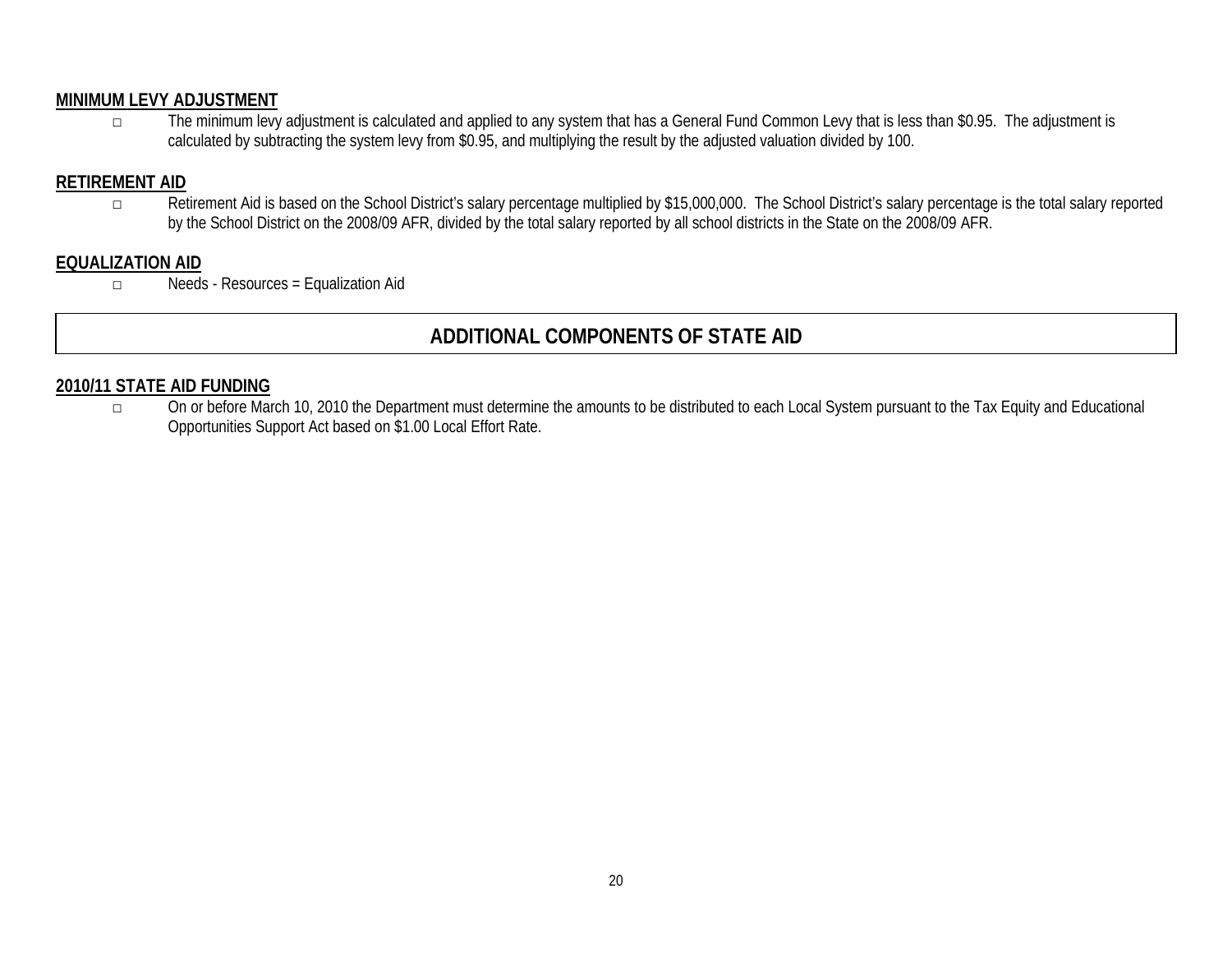# **Part III. QUESTIONS AND ANSWERS RELATED TO THE STATE AID CONCEPT AND THE 2010/11 STATE AID CALCULATION**

## **NEEDS**

#### *How are Needs determined?*

► The Needs of a Local System are determined based on:

The sum of the District's Basic Funding + Poverty Allowance + Limited English Proficiency Allowance + Elementary Class Size Allowance + Focus School & Program Allowance + Summer School Allowance + Transportation Allowance + Special Receipts Allowance + Elementary Site Allowance + Distance Education & Telecommunications Allowance + Instructional Time Allowance + Averaging Adjustment + Teacher Education Allowance + New School Adjustment + Student Growth Adjustment + Learning Community Transportation Adjustment – (Local Choice Adjustment + Limited English Proficiency Allowance Correction + Poverty Allowance Correction).

#### $\checkmark$  Formula Needs Stabilization:

District Formula Need that is less than 100% of 2009/10 Year End Recalculated Formula Need is increased to 100% of 2009/10 Year End Recalculated Formula Need

AND

District Formula Need that is greater than 112% of 2009/10 Year End Recalculated Formula Need is decreased to 112% of 2009/10 Year End Recalculated Formula Need, except that the Formula Need for Districts receiving a student growth adjustment is not decreased.

#### *What are Formula Students?*

- ► Formula Students include students educated by the district and those for which the district is paying tuition.
- Formula Students are grouped in the following manner: Qualified Early Childhood programs, Kindergarten (KDG = programs under 1,032 instructional hours), Full-Day Kindergarten (FDK = programs of 1,032 or more instructional hours) through Grade 6, Grades 7-8, and 9-12.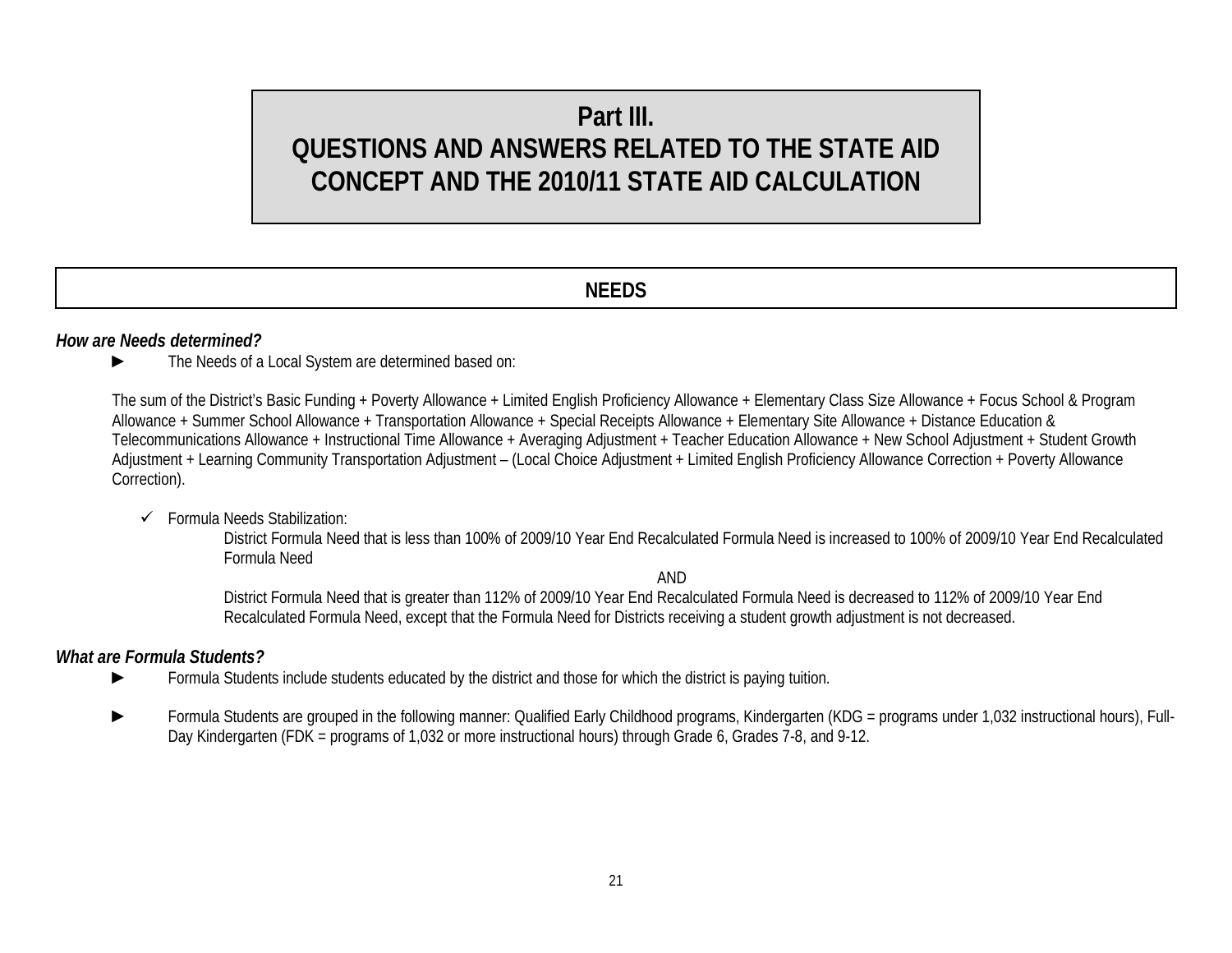## *What source data was used to determine the Formula Students for the* **2010/11** *State Aid calculation?*

K-12 Fall Membership from the 2009 Student Snapshot Template in the NSSRS adjusted by an ADM to Fall Membership ratio using the average of the ratios from 2006/07, 2007/08 and 2008/09.

4 year-olds in Qualified Early Childhood Education Fall Membership multiplied by the ratio of planned instructional hours of the program divided by 1,032 then multiplied by .6.

+

+

K-12 Contracted Out Students from the 2009 School Enrollment Template in the NSSRS.

- Kindergarten students in programs under 1,032 instructional hours multiplied by .5.

## *How are Adjusted General Fund Operating Expenditures determined?*

General Fund Operating Expenditures multiplied by the cost growth factor (1.0375) minus Allowances (Transportation Allowance + Special Receipts Allowance + Poverty Allowance + Limited English Proficiency Allowance + Distance Education & Telecommunications Allowance + Elementary Site Allowance + Elementary Class Size Allowance + Summer School Allowance + Instructional Time Allowance + Teacher Education Allowance + Focus School & Program Allowance)

#### *How is Basic Funding determined?*

- A comparison group is established for each District consisting of the 5 larger districts that are closest in size to the District, measured by formula students and the 5 smaller districts that are closest in size to the District, measured by formula students.
	- For School Districts with less than 900 formula students, Basic Funding is the average of adjusted general fund operating expenditures for each District in the comparison group, excluding both the District with the highest adjusted general fund operating expenditures and the District with the lowest adjusted general fund operating expenditures in the comparison group.
	- For School Districts with 900 or more formula students, Basic Funding is the average of adjusted general fund operating expenditures per formula student for each District in the comparison group, excluding both the District with the highest adjusted general fund operating expenditures per formula student and the District with the lowest adjusted general fund operating expenditures per formula student in the comparison group, multiplied by the District's formula students.

## *How is the Poverty Allowance determined?*

- The Poverty Allowance is the lesser of:
	- The amount the District designates they will spend on poverty for the 2010/11 school year.
	- The sum of the statewide average general fund operating expenditures per student multiplied by graduated percentages then multiplied by student weightings based on free lunch/milk students or students under 19 residing in homes with adjusted gross income in 2008/09 equal to or less than the maximum household income that would allow a student from a family of four people to be a free lunch or free milk student during the 2009/10 school year.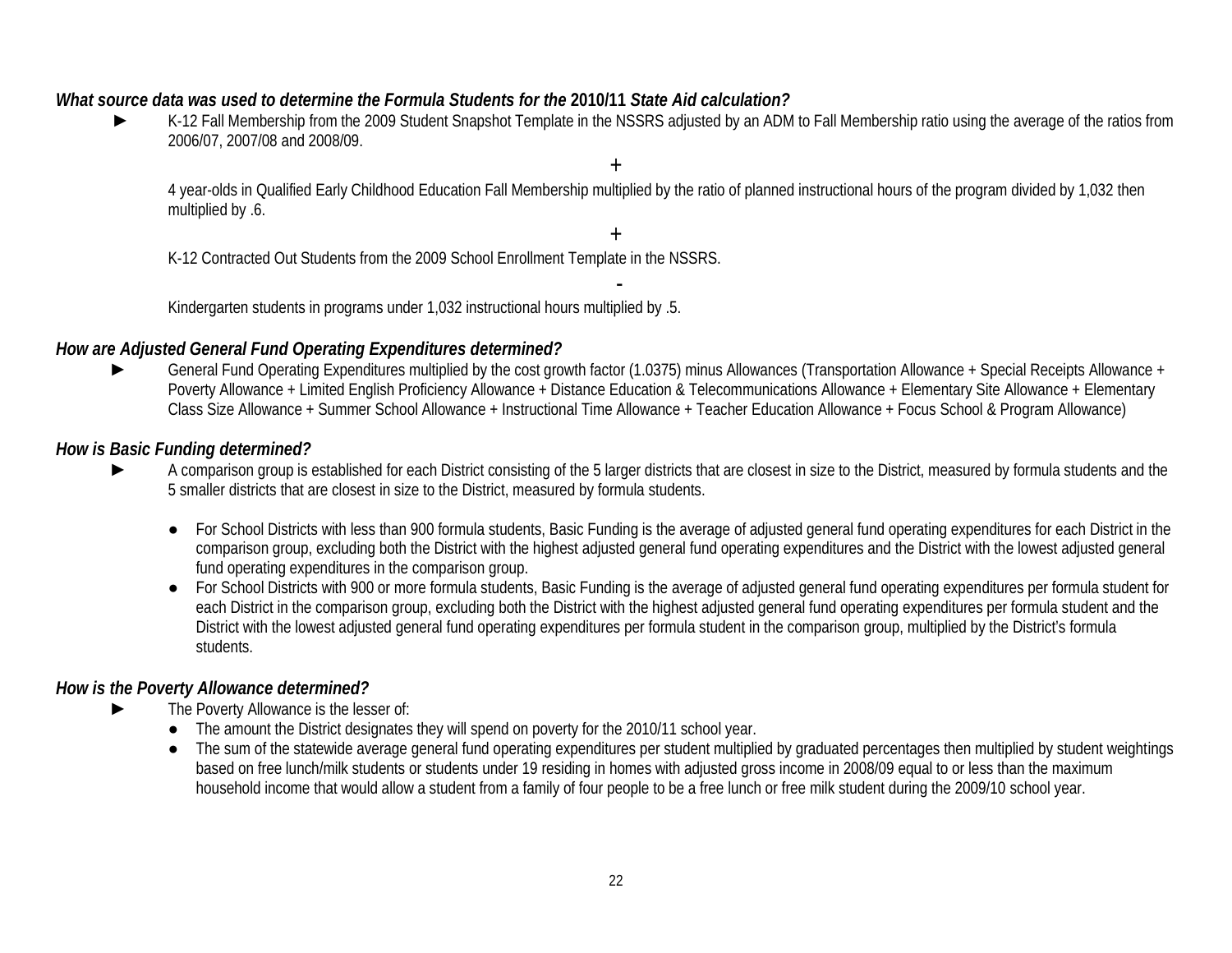## *How is the Limited English Proficiency Allowance determined?*

- ► The Limited English Proficiency Allowance is the lesser of:
	- The amount the District designates they will spend on students with limited English proficiency for the 2010/11 school year.
	- 25% of the statewide average general fund operating expenditures per student multiplied by the number of limited English proficiency students.

## *How is the Elementary Class Size Allowance determined?*

► The statewide average general fund operating expenditures per formula student multiplied by 20% is then multiplied by the number of students in grades kindergarten through eight who spend 50% of the school day in one or more classrooms with a minimum of 10 students and a maximum of 20 students.

## *How is the Summer School Allowance determined?*

- 85% of the statewide average general fund operating expenditures per formula student is multiplied by 2.5% of summer school student units. Summer school student units equal to the sum of the ratios of:
	- 1) Number of days the student attended summer school for at least 3 hours and less than 6 hours per day divided by 12
	- 2) Two times the number of days the student attended summer school for 6 or more hours per day divided by 12

## *How is the Special Receipts Allowance determined?*

- Special Receipts are from the most recently available complete data year.
	- Special Receipts Include:
	- State Receipts for School-Age Special Education
	- State Receipts for School-Age Special Education Transportation
	- Payments for Wards of the State/Wards of the Court
	- Receipts for Accelerated or Differentiated Curriculum Programs
	- Special Education Tuition Received from other Districts
	- Special Education Tuition Received from Individuals
	- Special Education Transportation Receipts from other Districts
	- √ Special Education Transportation Receipts from Individuals
	- Receipts from Medicare Catastrophic Coverage Act of 1988 to the extent the district would have received payment pursuant to the Special Education Act.

## *How is the Transportation Allowance determined?*

- The transportation allowance is the lesser of:
	- The actual transportation expenditures from the most recently available complete data year.
	- Regular route miles traveled multiplied by 400% of the mileage rate established by the Department of Administrative Services (DAS) as of January 1 of the most recently available complete data year (.55) plus in lieu of transportation.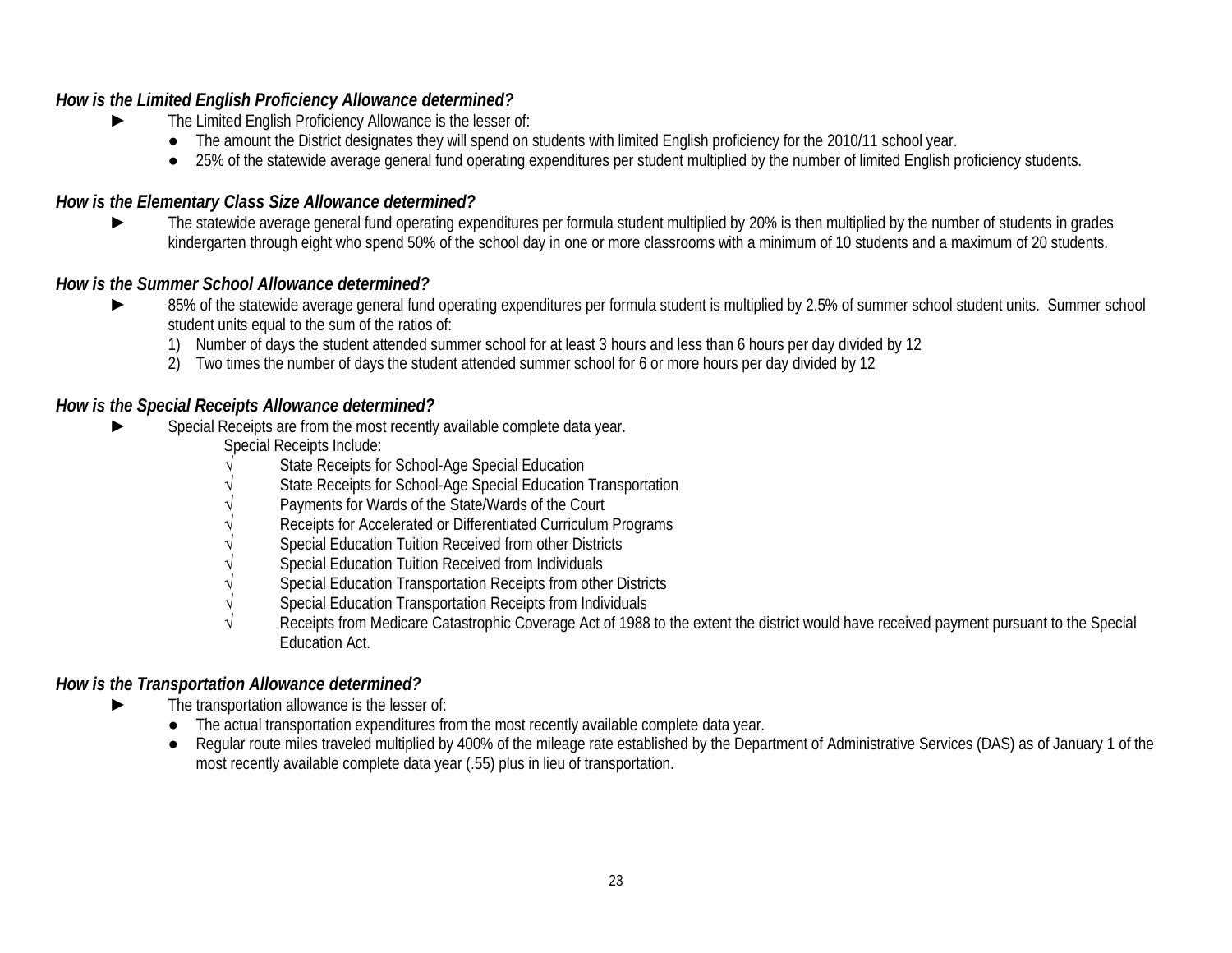## *How is the Elementary Site Allowance determined?*

- The statewide average general fund operating expenditures per formula student multiplied by 500% is then multiplied by the number formula students in buildings that qualify for the Allowance divided by 8. An Elementary Site Allowance is provided if a District:
	- Is in a District with multiple elementary attendance sites
	- Does not have another elementary attendance site within 7 miles in the same school district **OR**
	- Is the only public elementary attendance site located in a incorporated city or village
	- Each District determines which grades are elementary grades
	- Building where majority of formula students are  $=$  primary elementary site
	- The primary elementary site shall not be a qualifying elementary attendance site
	- All grades designated as elementary grades shall be offered in each elementary attendance site
	- Elementary grades shall not include, grades 9, 10, 11 or 12

## *How is the Distance Education and Telecommunications Allowance determined?*

- Distance Education and Telecommunications is equal to 85% the difference of:
	- Actual expenditures for distance education and telecommunications from the most recently available complete data year minus receipts from the Universal Service Fee Fund (E-Rate) from the most recently available complete data year.

#### *How is the Instructional Time Allowance determined?*

- Formula students are multiplied by the instructional time factor which is then multiplied by 85% of the statewide average general fund operating expenditures per formula student.
	- The instructional time factor is calculated by taking the district average hours of instruction per full time student and dividing by the statewide average hours of instruction per full time student and subtracting 1.
	- If the result of the above calculation is less than zero then the instructional time factor is zero.

#### *How is the Averaging Adjustment determined?*

The Adjustment applies to Districts whose Basic Funding per formula student is less than the averaging adjustment threshold with a General Fund Levy of at least \$1.00. The Adjustment is District formula students multiplied by the difference between the statewide average General Funding Operating Expenditures per formula student and the District Basic Funding per formula student, multiplied by graduated percentages based on the General Fund Levy.

## *How is the Teacher Education Allowance determined?*

The Allowance applies to Districts who have more full-time equivalent teachers with a master's degree or above than the statewide average number of full-time equivalent teachers with a master's degree or above. The "Teacher" must have the following position codes on the 2009/10 Fall Personnel Report; 1150 Head Teacher, 1160 Teacher, 1161 SPED Teacher Teaching Core Academic Subjects/Grading, 1162 SPED Teacher Teaching Core Academic Subjects/Alternate Standards/Assessment, 1163 SPED Teacher Collaborating/Co-Teaching, 1164 SPED Teacher – Facilitator, 1170 Teacher – Facilitator, 1180 Teacher – Collaborator.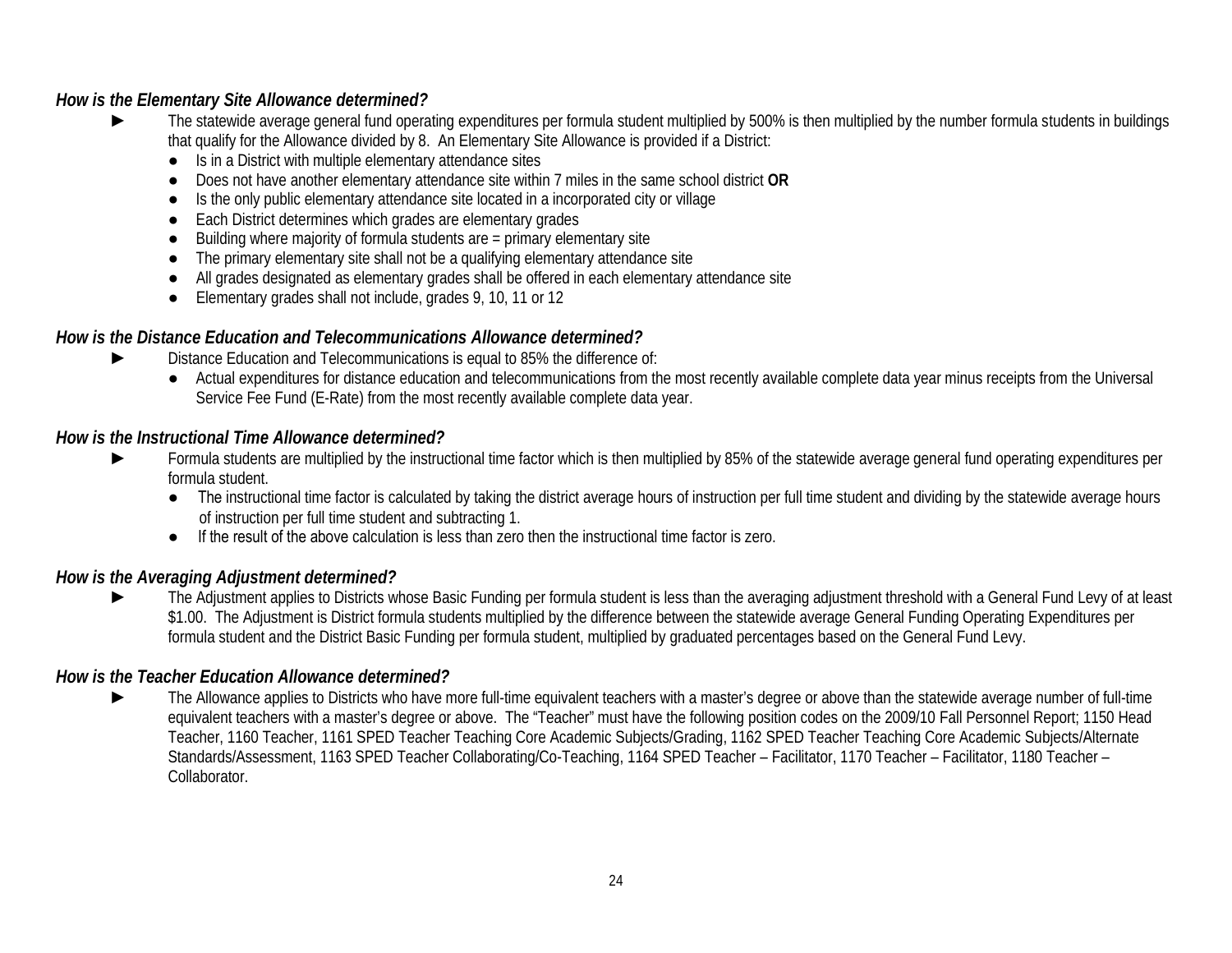### *How is the Two Year New School adjustment determined?*

- ► The first year of the new school adjustment for each approved district is equal to the district's basic funding per formula student multiplied by twenty percent of the approved estimated additional student capacity.
- The second year of the new school adjustment for each approved district is equal to the district's basic funding per formula student multiplied by ten percent of the estimated student capacity.

## *How is the Student Growth Adjustment determined?*

The district's basic funding per formula student is multiplied by the approved student growth minus the greater of twenty five students or one percent of fall membership. That amount is then added to fifty percent of the district's basic funding per formula student multiplied by the greater of twenty five students or one percent of the fall membership.

## *How is the New Learning Community Transportation Adjustment determined?*

The new learning community transportation adjustment is equal to the approved estimate of increased transportation costs for each of the second and third full school fiscal years of a new learning community.

#### *How is the Local Choice Adjustment determined?*

- ► The Adjustment applies to Districts whose Basic Funding per formula student is greater than the Basic Funding per formula student for the District with the closest to 390 formula students that;
	- Has fewer than 390 formula students
	- Is not sparse or very sparse
	- Did not receive federal funds in excess of 25% of its general fund budget of expenditures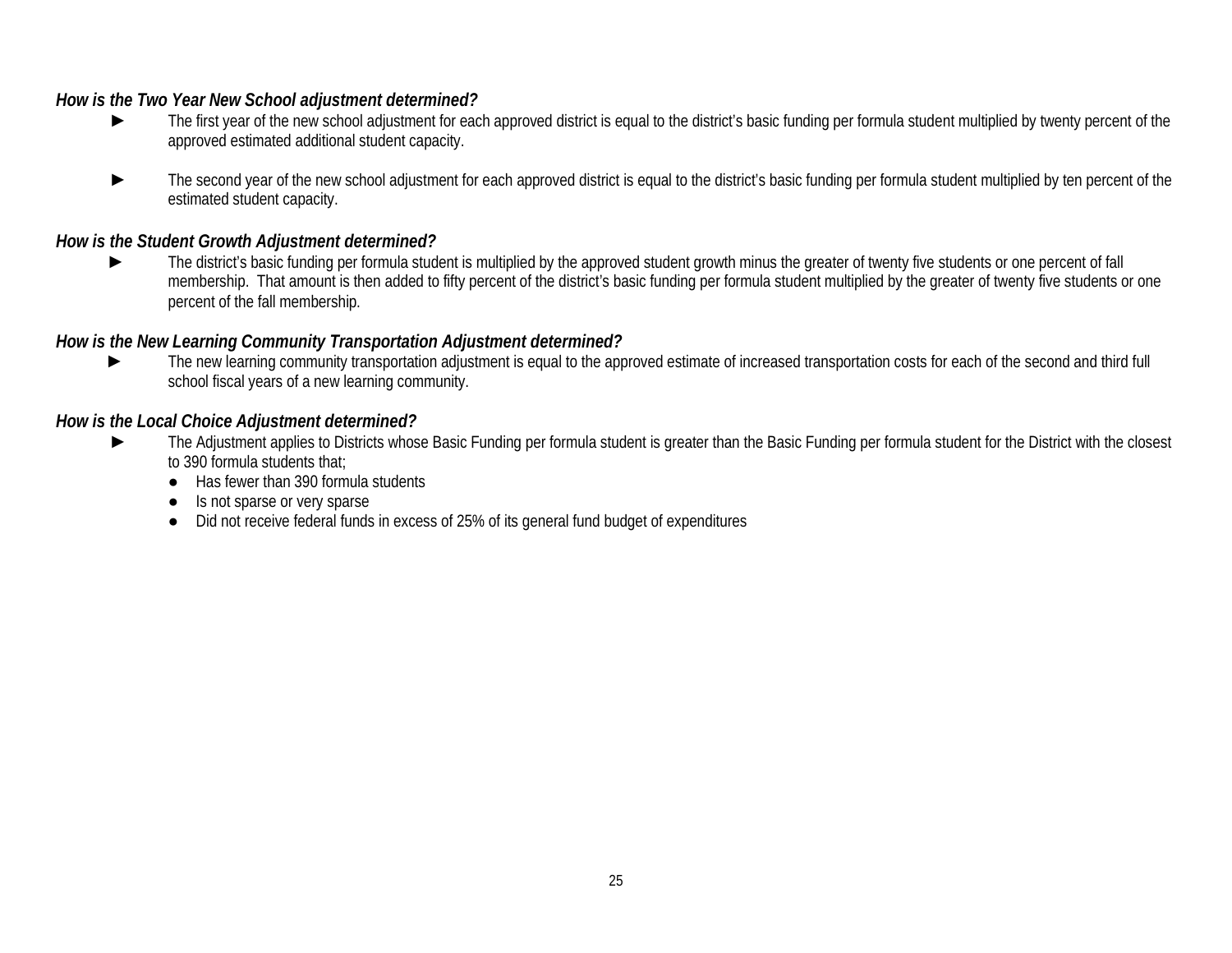## **RESOURCES**

#### *How are Resources determined?*

► Resources = Yield from Local Effort Rate + Net Option Funding + Allocated Income Tax Funds + Other Actual Receipts + Minimum Levy Adjustment + Retirement Aid.

## *How is the Yield from Local Effort Rate determined?*

- ► Yield from Local Effort Rate = Adjusted Valuation divided by 100 X Local Effort Rate of \$1.00.
- ► The Local Effort Rate is determined by statute as part of the State Aid calculation process.
- ► The statewide Needs for all Local Systems as determined above can be funded from six sources:

| Net Option Funding         | Yield from Local Effort Rate                                |
|----------------------------|-------------------------------------------------------------|
| Allocated Income Tax Funds | Equalization Aid (provided through the calculation process) |
| Other Actual Receipts      | Retirement Aid                                              |

## *What source data was used to determine the Adjusted Valuation for the 2010/11 State Aid Calculation?*

- ► For 2010/11 State Aid, the adjusted valuation reflects 2009 levels. The Property Tax Administrator adjusts the values to assure that for State Aid purposes:
	- real property other than agricultural land is at 96% of market value;
	- agricultural land is at 72% of market value as provided by statute; and
	- personal property other than motor vehicles is at net book value as defined by statute.
- The State Aid appropriation is the "balancing factor" in funding the statewide Needs. All of the Needs that are not funded by items 1 through 4 must be funded by the State Aid appropriation.
- As statewide Needs increase, unless the amount provided from items 1 through 4 increase, the State Aid appropriation must increase. Once the Adjusted Valuation is provided by the Property Tax Administrator, the Yield from Local Effort Rate is a known amount. The Local Effort Rate applied against the Adjusted Valuation is the component which cannot vary to produce a Yield from Local Effort Rate amount.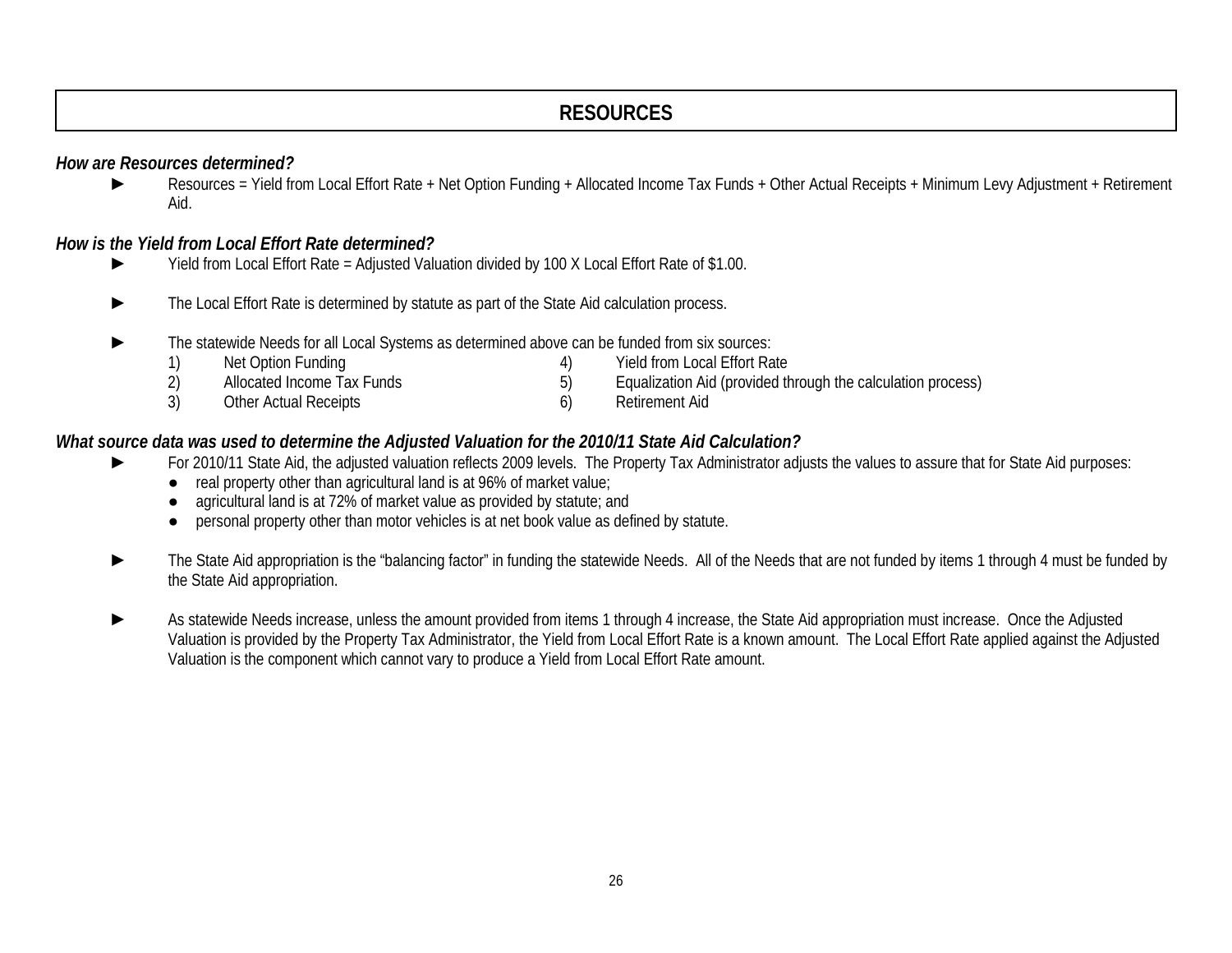## *How is the Net Option Funding determined?*

- For each district, the students opting out are subtracted from the students opting in at each grade level (KDG, FDK-6, 7-8, and 9-12). The positive net number of students are then multiplied by the statewide average Basic Funding per formula student.
	- It is possible for the result at a given grade range to be negative since there may be more students opting out than opting in. However, the total for the district cannot be less than zero.
- Since option students are included in the ADM counts of students used to determine a Local System's Needs, the inclusion of the amount as a Resource prevents a Local System which generates Equalization Aid from receiving both Equalization Aid and Net Option Funding based on the impact the students have on Needs.
- The funding for Net Option reduces the total amount available for distribution as Allocated Income Tax Funds (discussed below).

## *What source data was used to determine Net Option Funding?*

The 2009/10 net enrollment option students, as reported to the Department of Education on the 2009 School Enrollment Template in the NSSRS, was used to determine the net number of students.

## *How are the Allocated Income Tax Funds determined?*

- The Allocated Income Tax Funds provide a mechanism through which the income tax base of the local system is included in the Resources of the Local System. Therefore, the distribution of Equalization Aid responds to the income tax base as well as the potential property tax base of the Local System.
- ► A varying percentage of the Nebraska income tax liability of residents of the Local System is provided to the Local System as Allocated Income Tax Funds. The income tax liability information is provided by the Department of Revenue based on data submitted on Nebraska income tax forms. (The Nebraska Income Tax Form requests each filer to indicate the high school district in which they reside.) The percentage is based on the 1992-93 appropriation to the School District Income Tax Fund (less \$20 million), net option funding, and the statewide income tax liability of resident individuals.
- The 2010/11 State Aid calculation incorporates Allocated Income Tax Funds based on the 2009 Income Tax year.

## *What are Other Actual Receipts?*

Other Actual Receipts are calculated using information reported on the Annual Financial Report for the most recently available complete data year.

## *How are Other Actual Receipts determined?*

Other Actual Receipts are taken primarily from the Annual Financial Report submitted by the each district. Receipt information related to the Medicare Catastrophic Coverage Act of 1988 and Impact Aid, if applicable, are taken from other source documents on file with the Department of Education. Other Actual Receipts include various local, state, and noncategorical federal receipts.